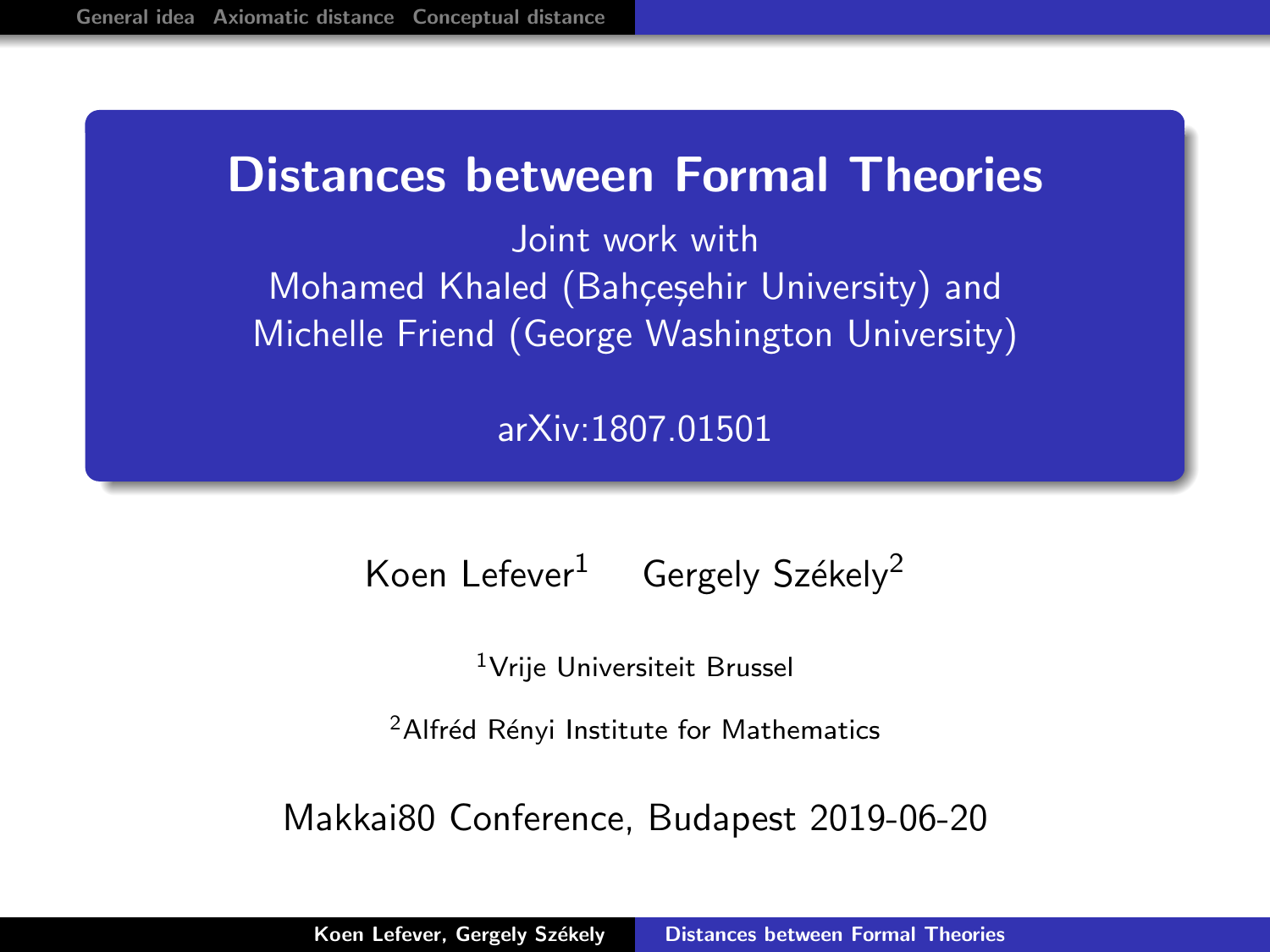- <span id="page-1-0"></span>**•** Traditionally, *empirical adequacy* is the criterion to compare competing theories.
- However, this is not always straightforward:
	- Early Copernican heliocentrism provided less accurate predictions than the old Prolemaic geocentric model; see [Kuhn 1957].
	- One theory may be better suited to explain one part of the empirical data, another theory may be better suited to explain other parts of reality.
- We will here present another way to approach the comparison of theories, independent of empirical adequacy.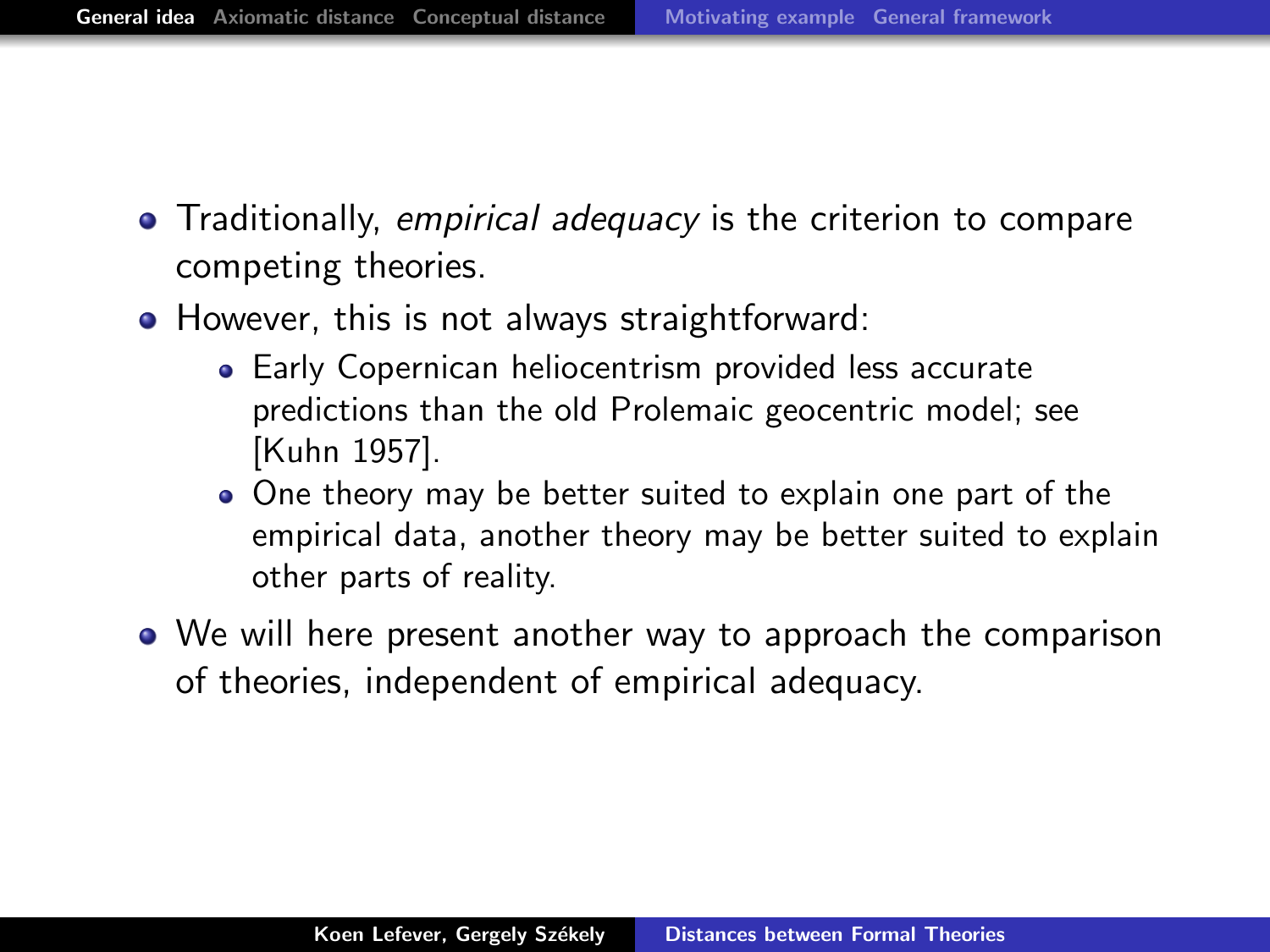# <span id="page-2-0"></span>A motivating example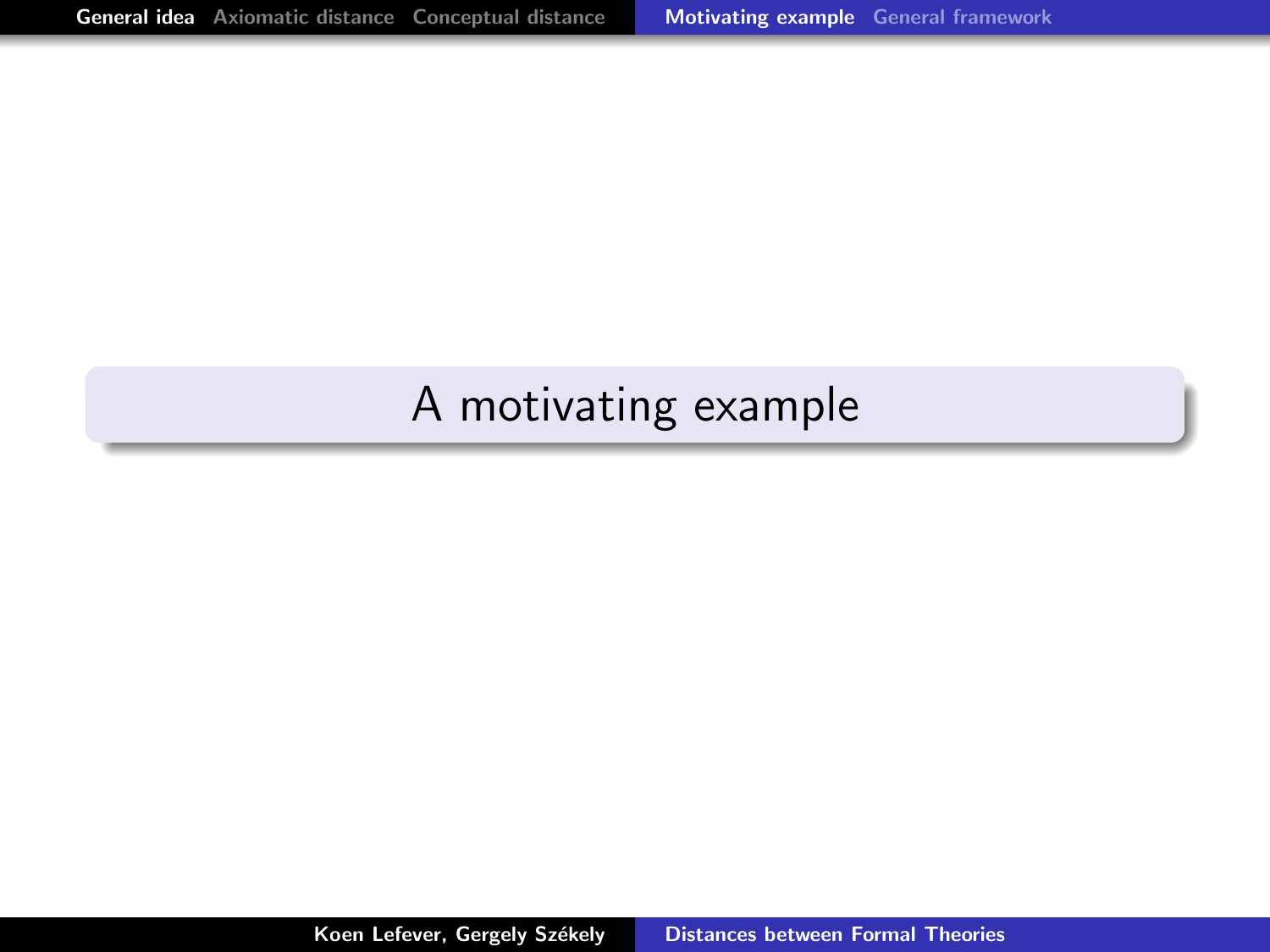Kin:={AxEField, AxEv, AxSelf, AxSymD, AxLine, AxTriv, AxNoAcc}

ClassicalKin:=Kin ∪ {AxEther, AbsTime, AxThExp<sub>+</sub>}

 $SpecRel = Kin \cup \{AxPh_c, AxThExp\}$ 

#### Theorem:

 $ClassicalKin \vdash Worldview$  transformations are Galilean transformations.

Theorem: (Andréka–Madarász–Németi, 1998)

 $SpecRel \vdash Worldview$  transformations are Poincaré transformations.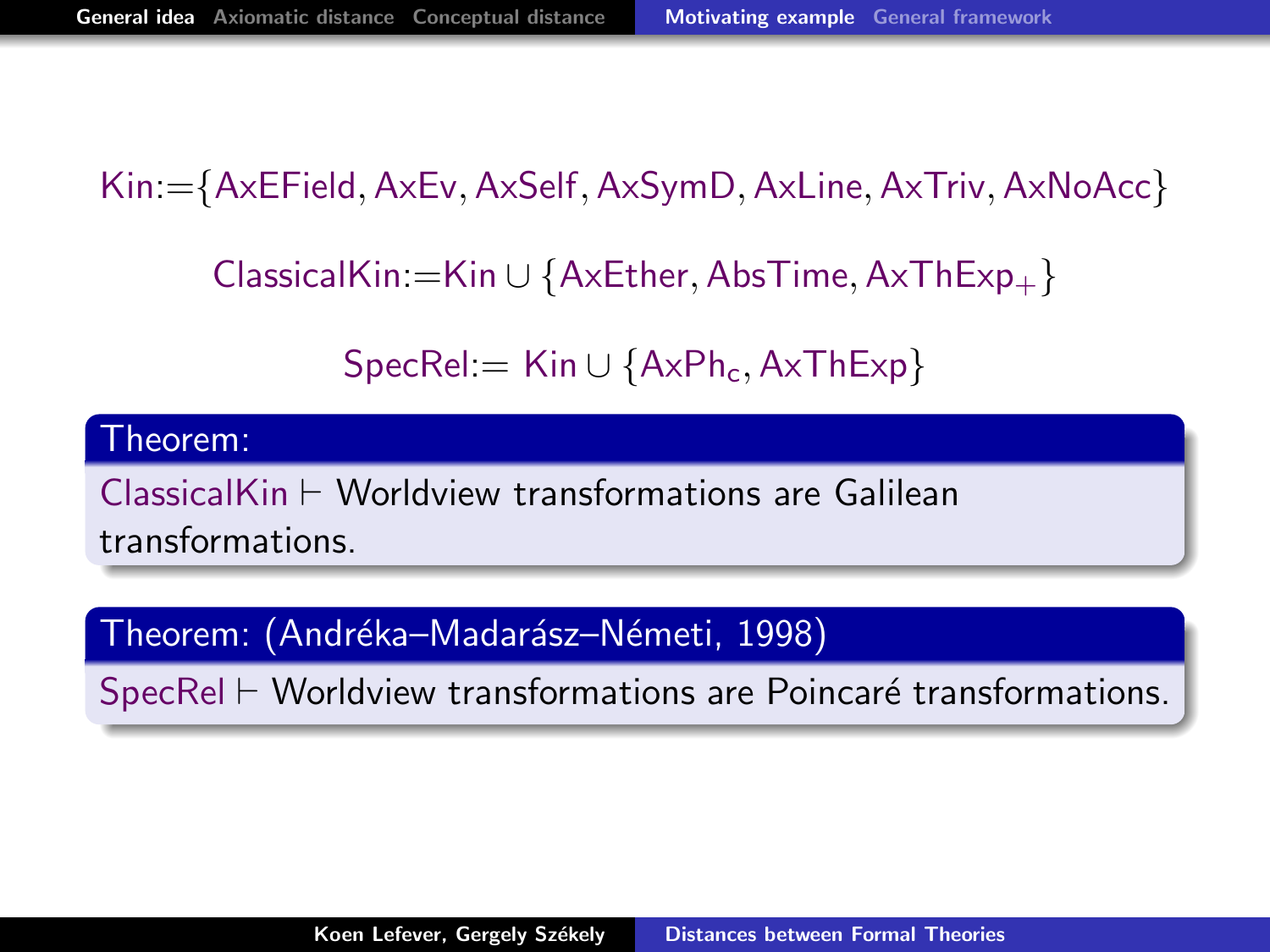A translation is a function between formulas of languages preserving the logical connectives, i.e.  $Tr(\phi \wedge \psi) = Tr(\phi) \wedge Tr(\psi)$ , etc.

### Definition

An *interpretation* of theory  $T_1$  in theory  $T_2$  is a translation Tr which translates all tautologies and all axioms of  $T_1$  into theorems of  $T_2$ .

#### **Definition**

A definitional equivalence exists between two theories if those theories can be interpreted in each other and if all formulas from both theories translated into the other theory and back are logical equivalent to the original formulas.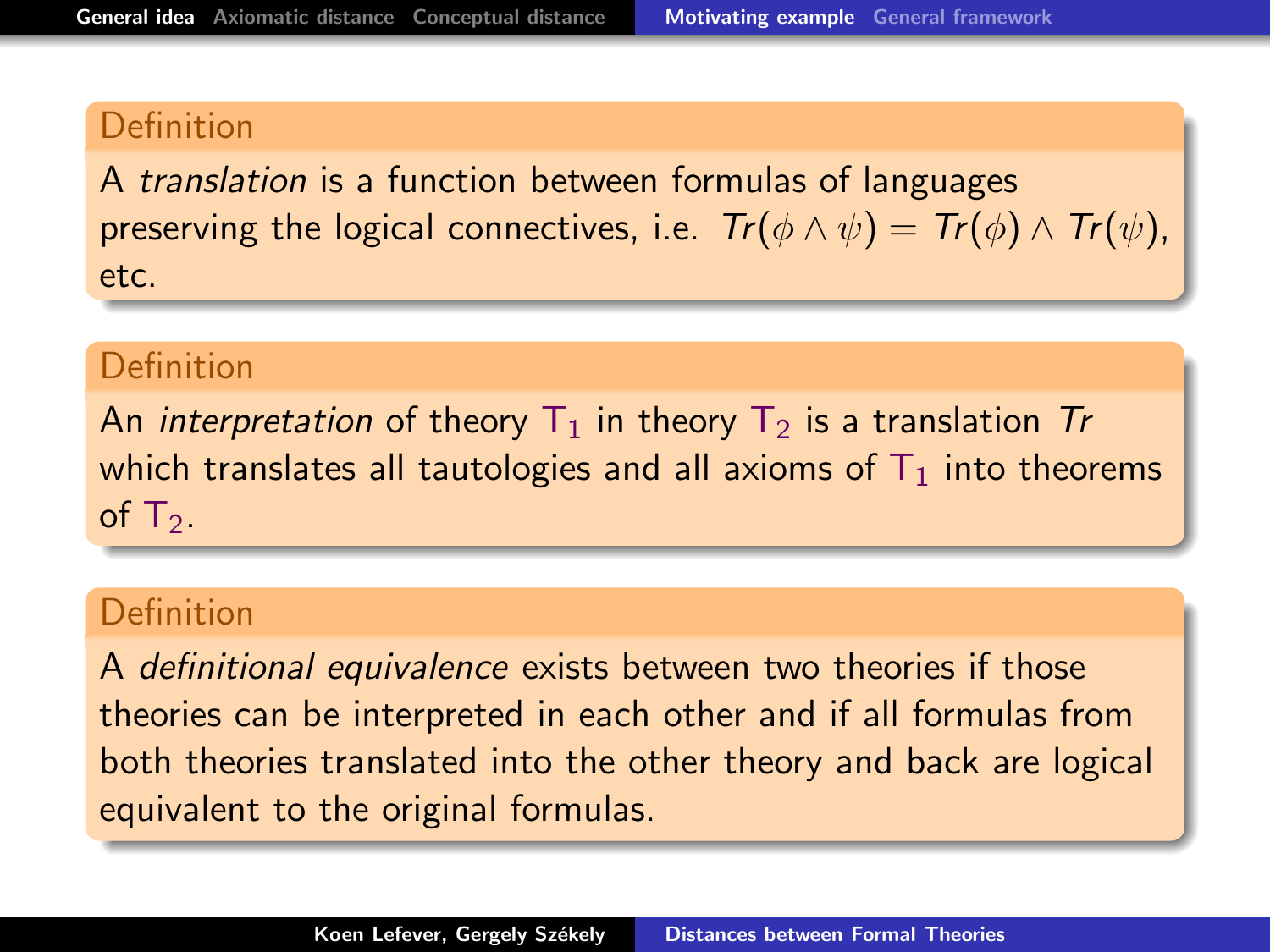### There is an interpretation Tr of SpecRel in ClassicalKin.

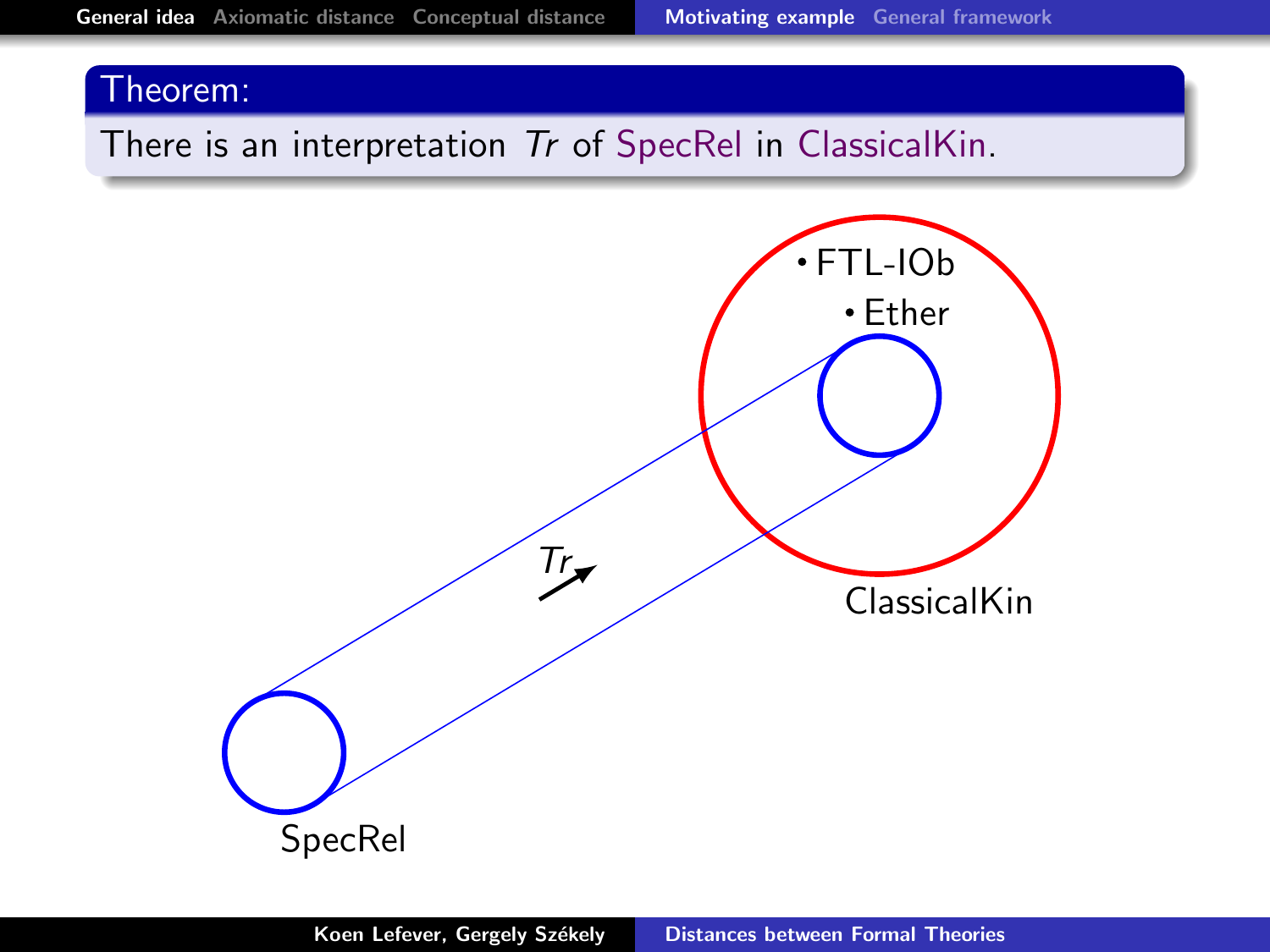There is no definitional equivalence between SpecRel and ClassicalKin.

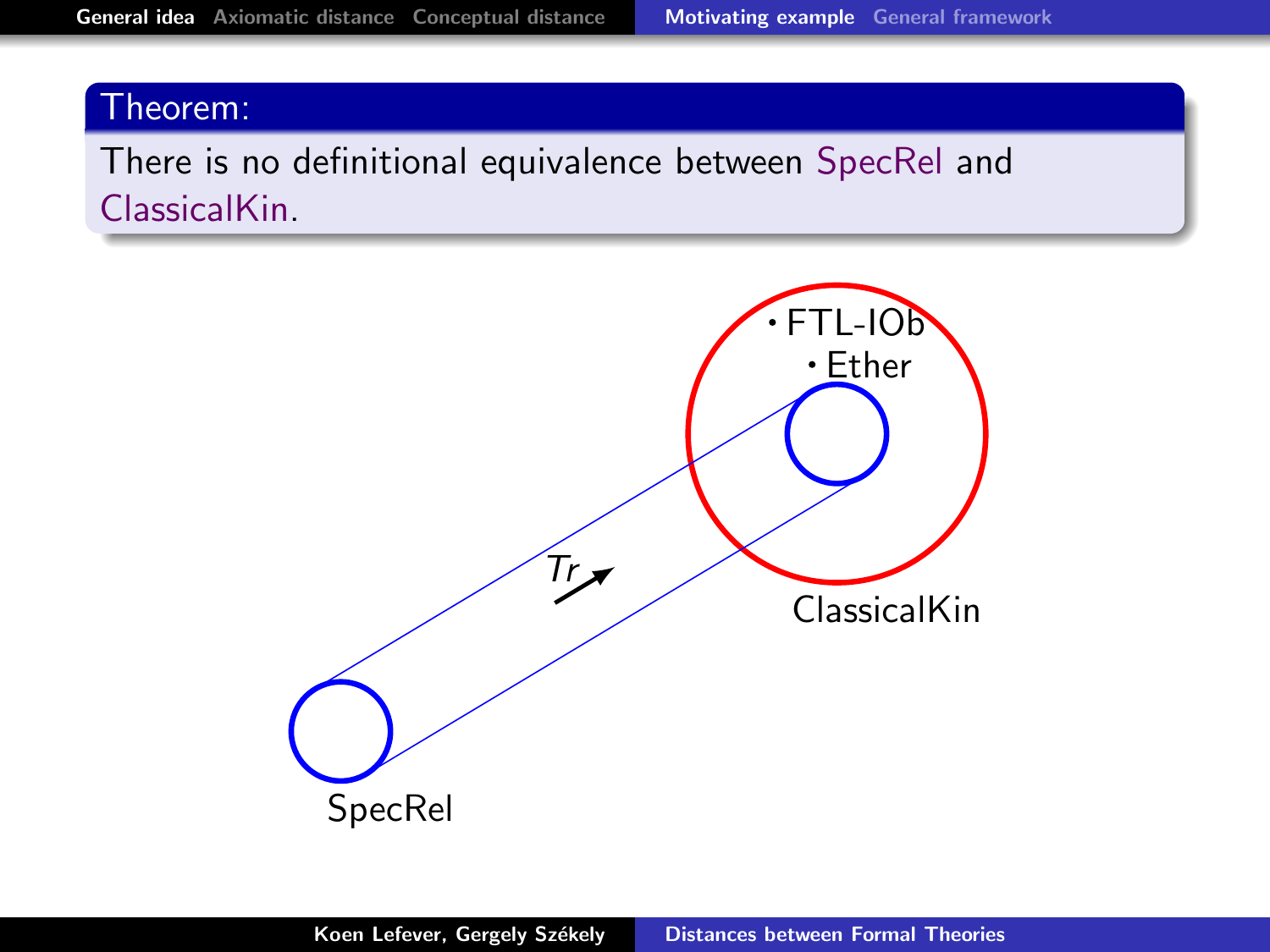## How can we make SpecRel and ClassicalKin equivalent?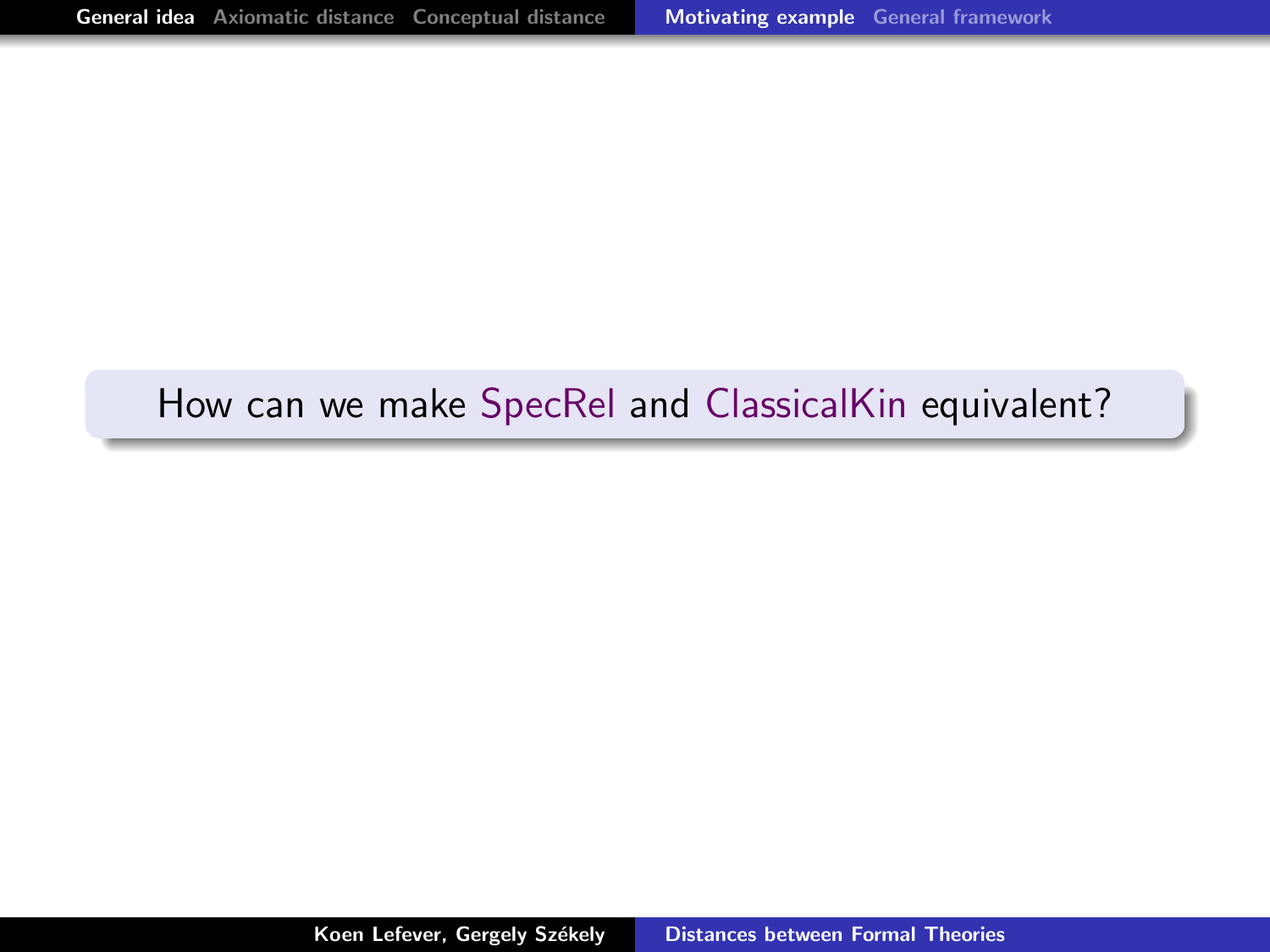# Adding and removing concepts to make both theories equivalent:

- Removing FTL observers from ClassicalKin
- Adding a "primitive ether" to SpecRel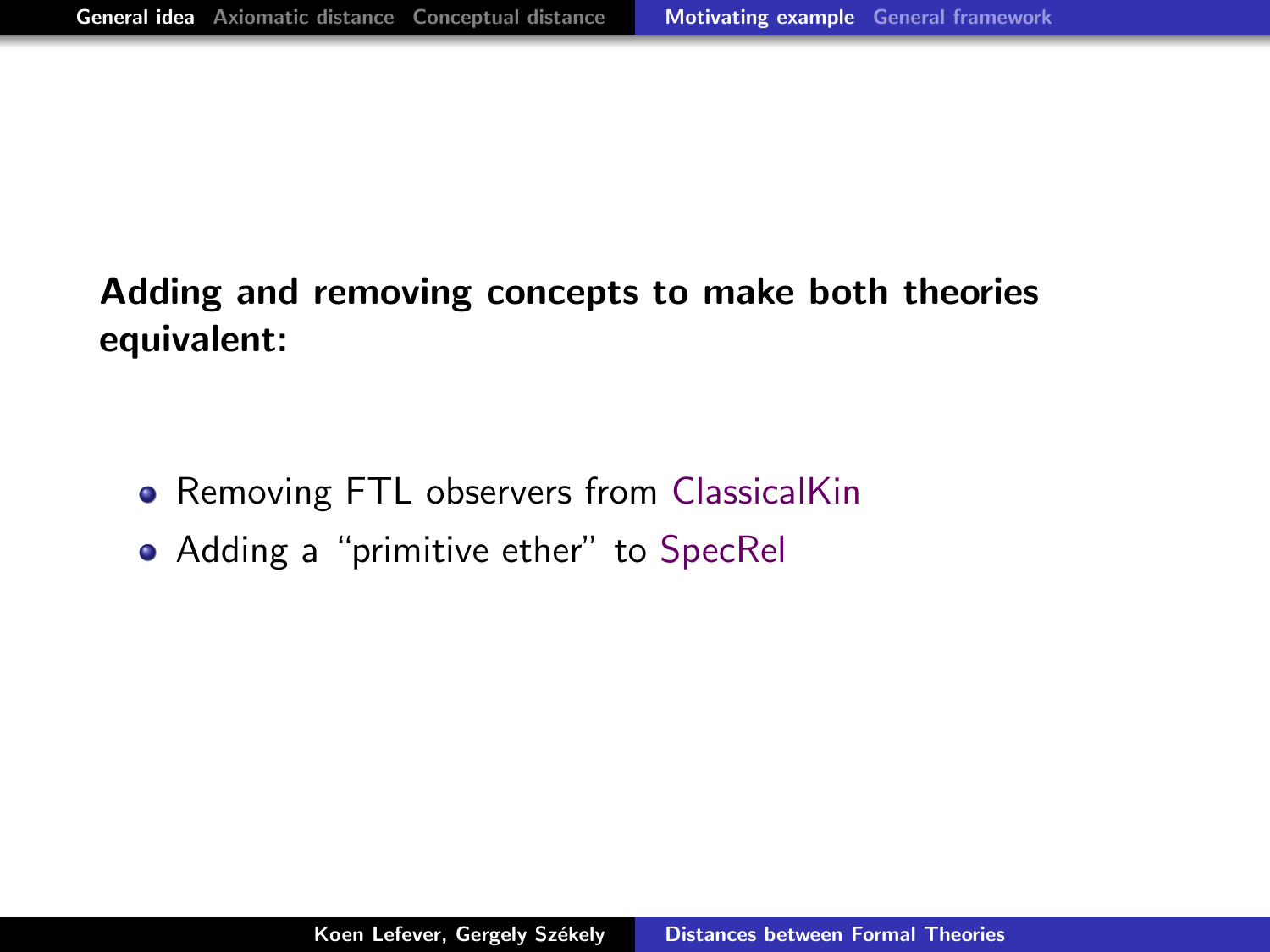## $ClassicalKin<sup>STL</sup>$ =

Kin∪{AxEther, AbsTime, AxThExp<sup>STL</sup>, AxNoFTL}

### AxNoFTL :

All inertial observers move slower than light with respect to the ether frames.

$$
\neg \exists m \big( \textit{IOb}(m) \land \exists e[\textit{Ether}(e) \land \textit{Speed}_e^{\textit{CK}}(m) \geq \mathfrak{c}_{e}]\big).
$$

## AxThExp<sup>STL</sup>:

Inertial observers can move with any speed which is in the ether frame slower than that of light.

$$
\exists h \ \big(IOb(h)\big) \land \forall e\overline{x}\overline{y}\big(Ether(e) \land \text{space}(\overline{x}, \overline{y}) < c_{\varepsilon} \cdot \text{time}(\overline{x}, \overline{y}) \rightarrow \exists k \ \, IOb(k) \land W(e, k, \overline{x}) \land W(e, k, \overline{y})\big).
$$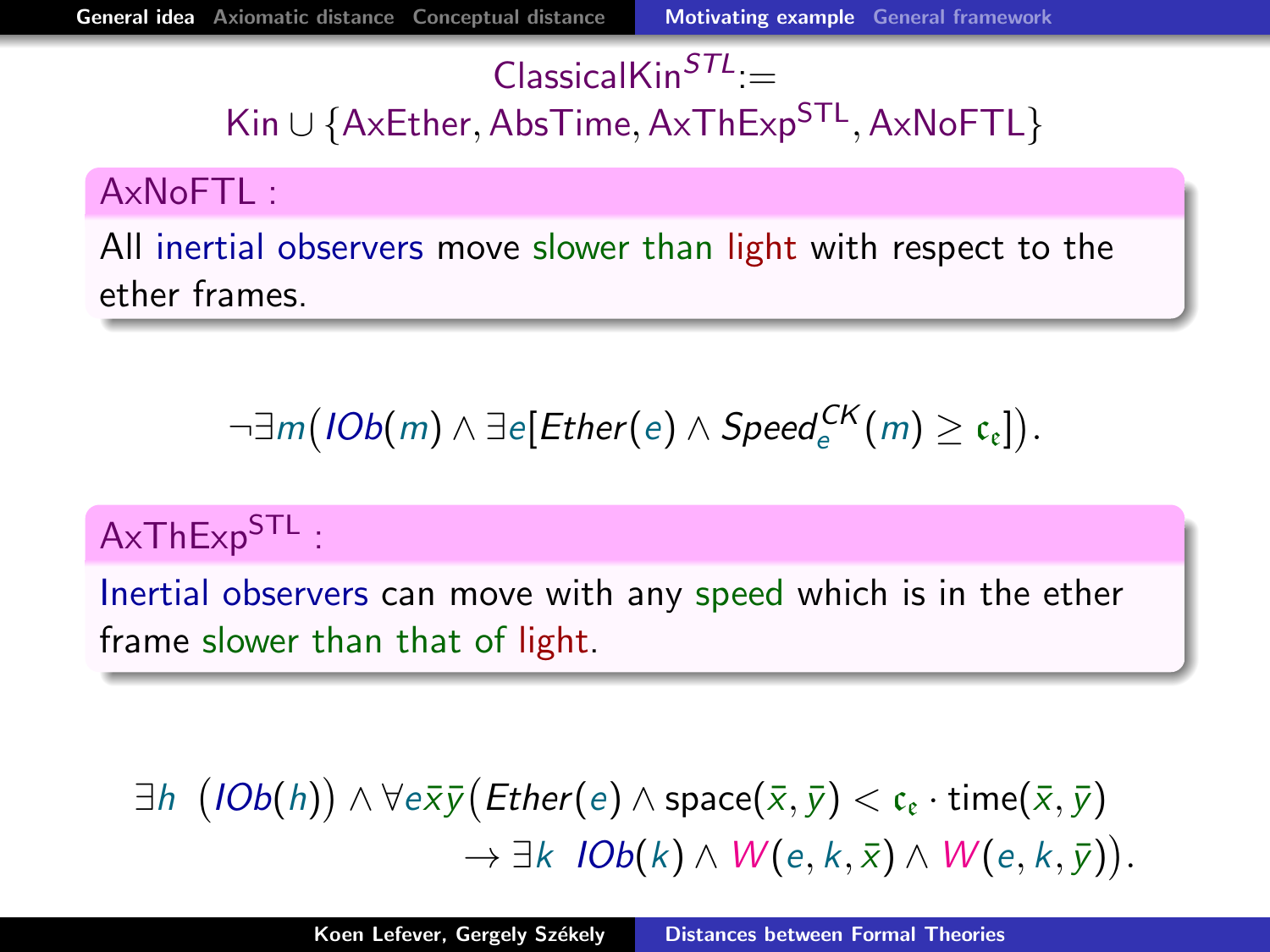## SpecRel<sup>e</sup>:=SpecRel∪{AxPrimitiveEther}

### AxPrimitiveEther :

There is a non-empty class of ether observers, stationary with respect to each other, which is closed under trivial transformations.



 $\exists e (E(e) \wedge \forall k \big[ [ \mathit{IOb}(k) \wedge (\exists T \in \mathit{Triv}) w_{ek}^{\mathcal{SR}} = T ] \leftrightarrow E(k) ] )$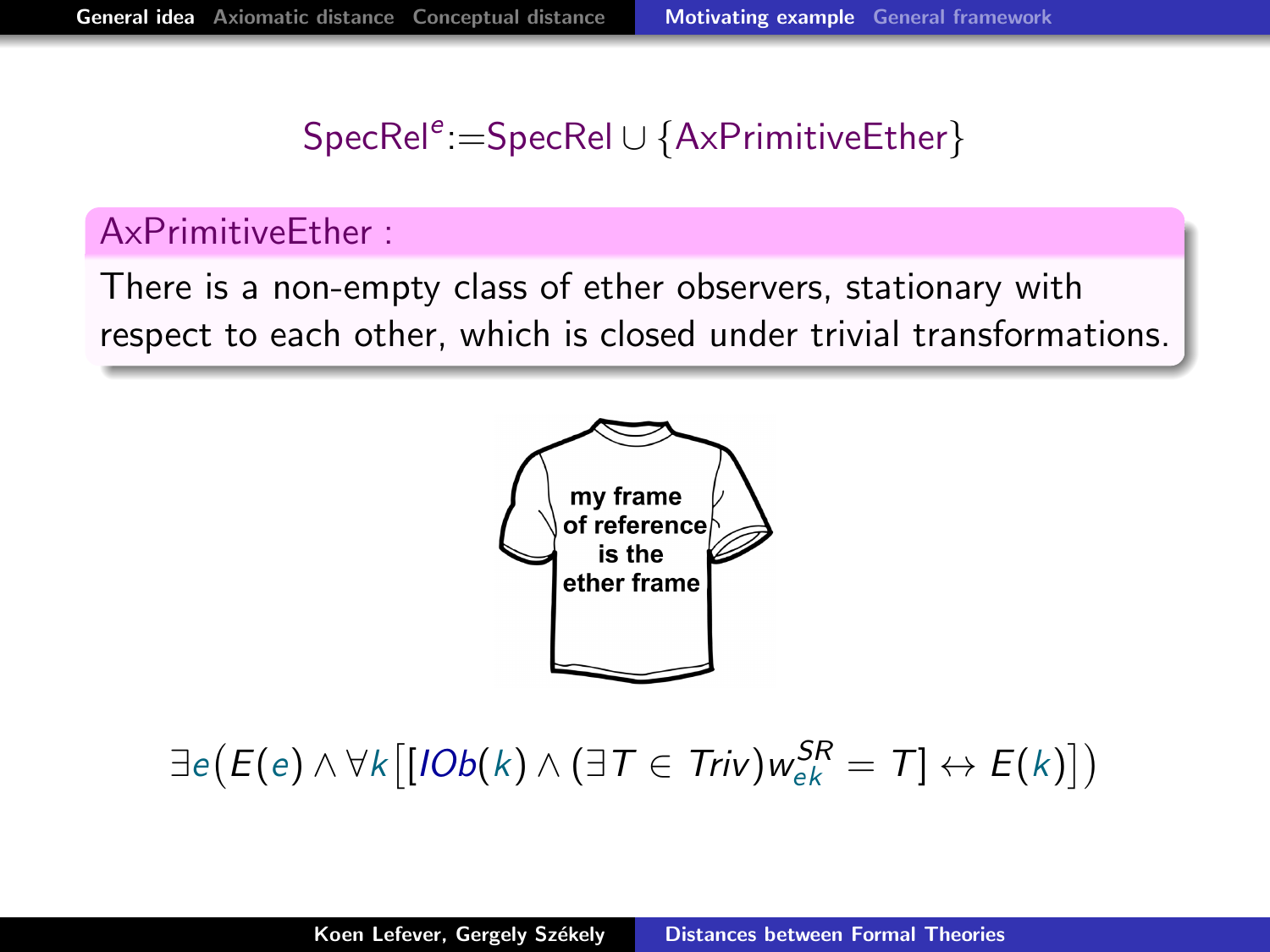# There is an interpretation  $Tr'_{+}$  of ClassicalKin<sup>STL</sup> in SpecRel<sup>e</sup>.  $\mathsf{SpecRel}^e\;\;\vdash\;\; \mathsf{Tr}'_+\big(\mathsf{ClassicalKin}^{\mathsf{STL}}\big)$

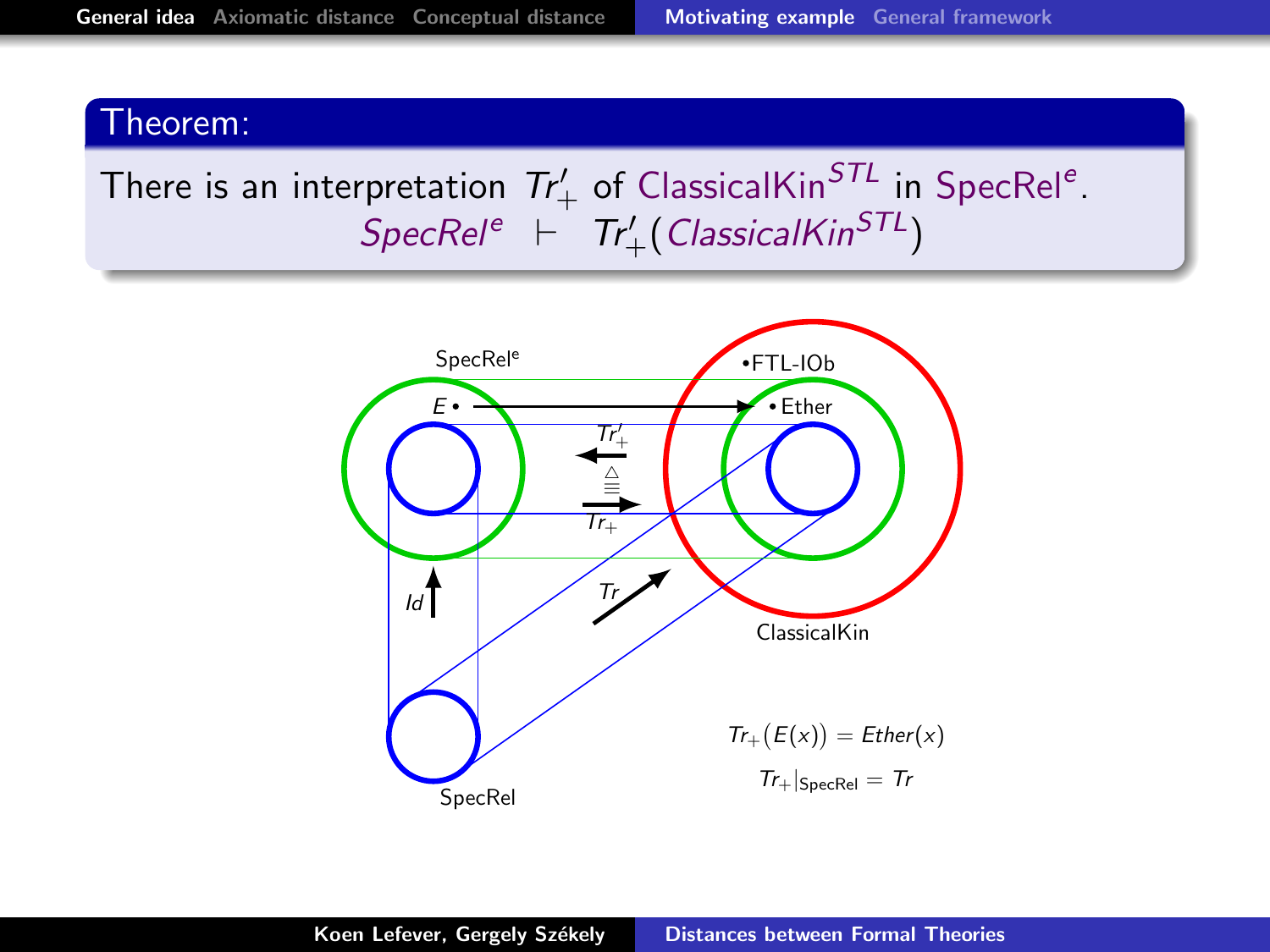$Tr_+$  and  $Tr'_+$  are a definitional equivalence between SpecRel<sup>e</sup> and ClassicalKin<sup>STL</sup>.

 $Tr'_+ \circ Tr_+ (\text{SpecRel}^e) \Leftrightarrow \text{SpecRel}^e$  and  $Tr_+ \circ Tr'_+ (\text{ClassicalKin}^{STL}) \Leftrightarrow \text{ClassicalKin}^{STL}$ 

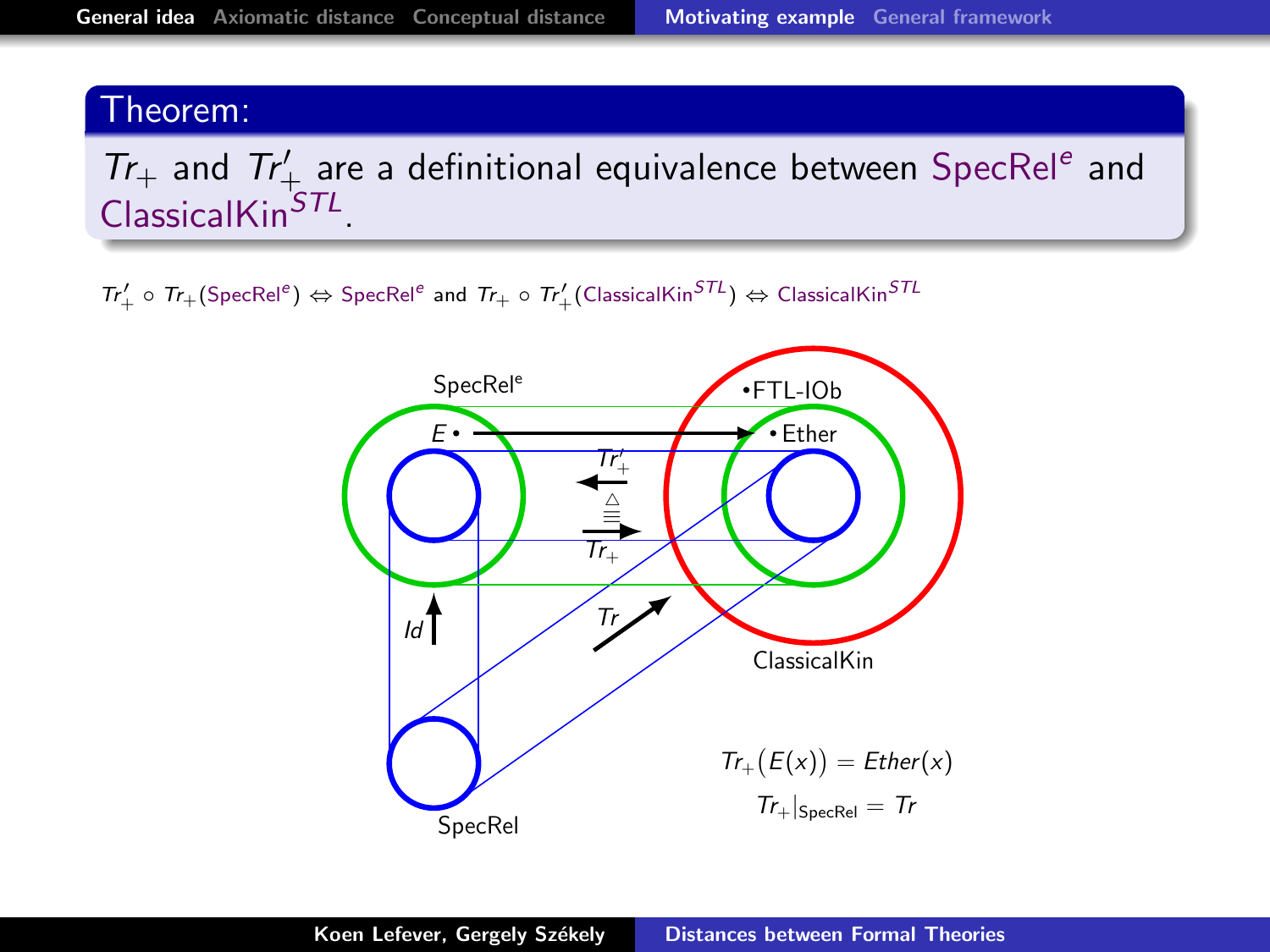There is an interpretation  $Tr_{*}$  of ClassicalKin<sup>STL</sup> in ClassicalKin. ClassicalKin  $\vdash$  Tr<sub>\*</sub>(ClassicalKin<sup>STL</sup>)

#### Theorem:

There is an interpretation  $\mathcal{T}_{\ast}^{\prime}$  of ClassicalKin in ClassicalKin $^{STL}.$  $ClassicalKin<sup>STL</sup>$   $\vdash$   $Tr'_{*}(ClassicalKin)$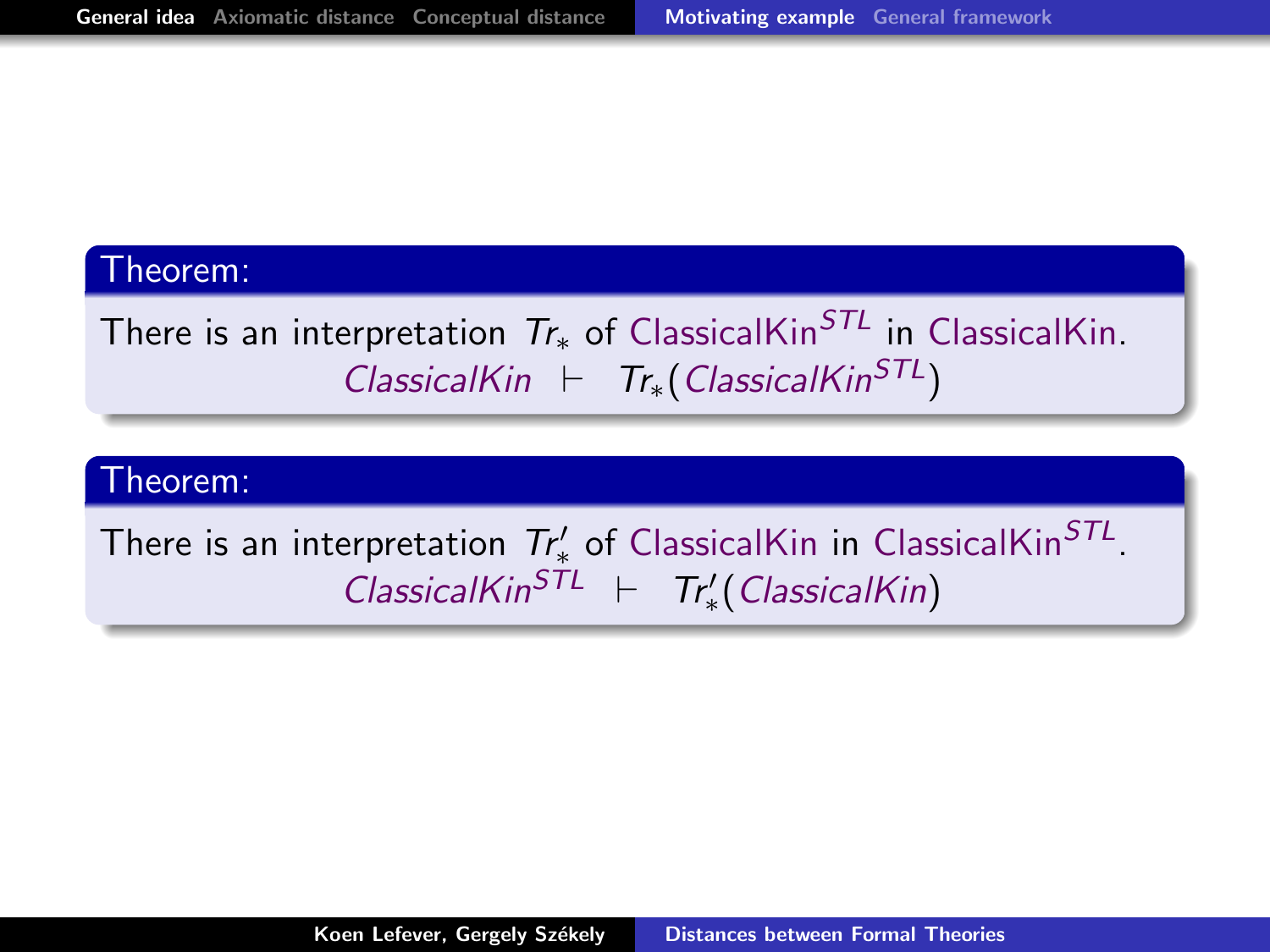$Tr_*$  and  $Tr'_*$  are a definitional equivalence between ClassicalKin<sup>STL</sup> and ClassicalKin.

 $Tr'_{*} \circ Tr_{*}(\text{ClassicalKin}^{STL}) \Leftrightarrow \text{ClassicalKin}^{STL}$  and

 $Tr_* \circ Tr'_*$ (ClassicalKin) ⇔ ClassicalKin

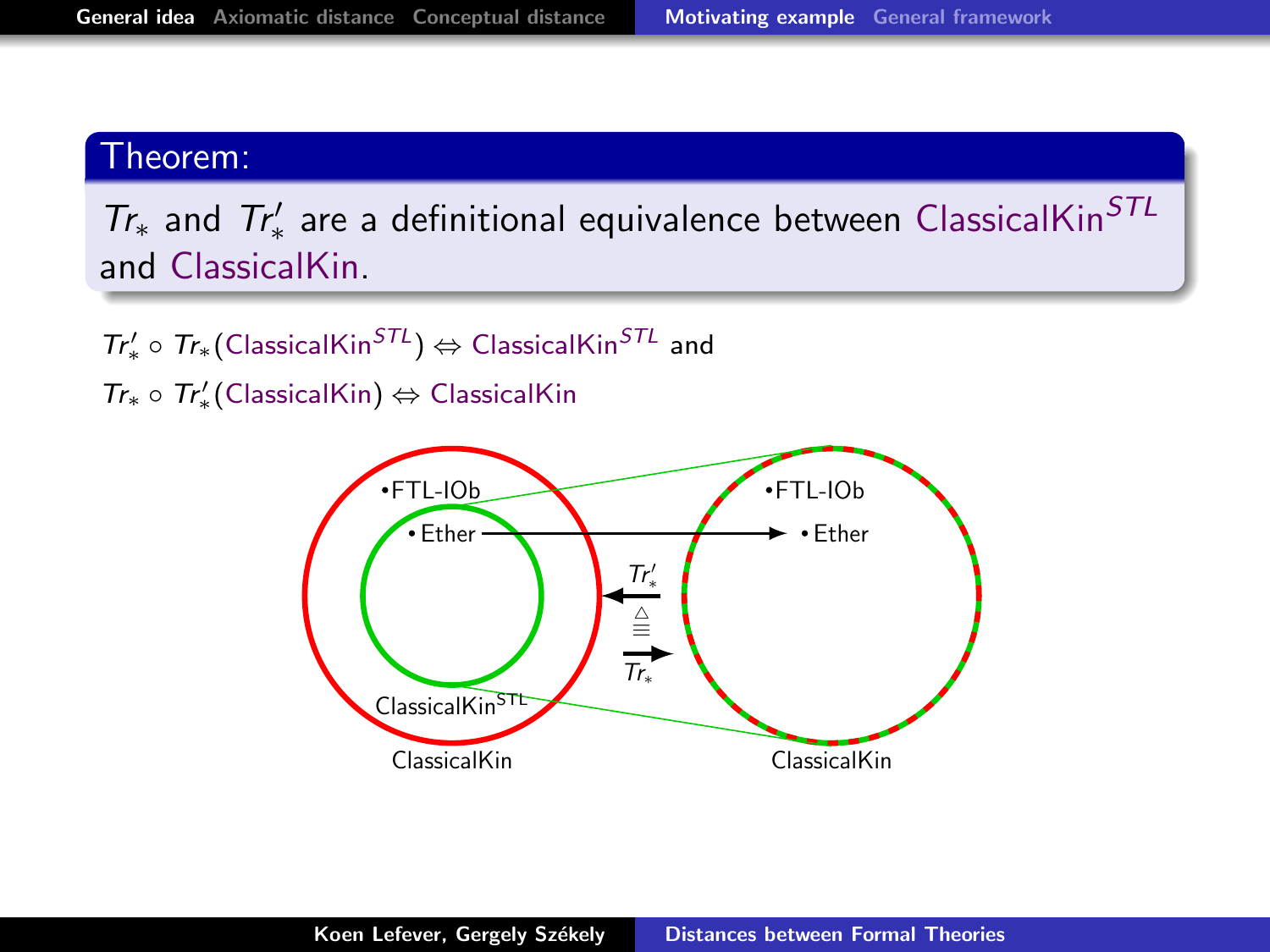$Tr_* \circ Tr_+$  and  $Tr'_+ \circ Tr'_*$  are a definitional equivalence between SpecRel<sup>e</sup> and ClassicalKin.

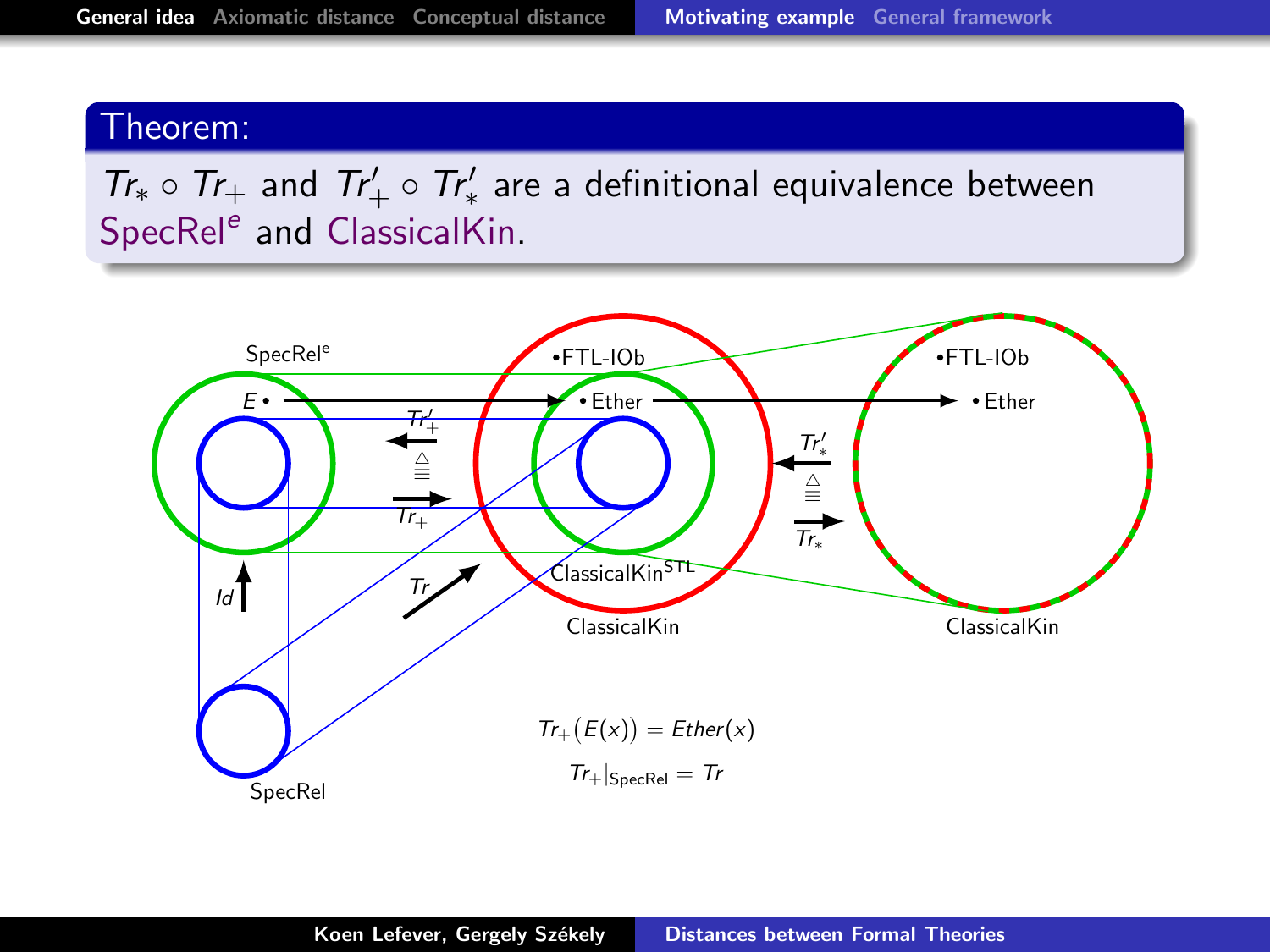### <span id="page-16-0"></span>Equivalence relations:

There are several ways in which theories can be equivalent to each other:

```
Logical Equivalence (\equiv)⇓⇑
         Definitional Equivalence (\hat{\equiv})⇓⇑
Conceptual Equivalence (Morita Equivalence,
definitional equivalence with different sorts)
                      现
           Categorical Equivalence
```
See [Barrett & Halvorson 2016].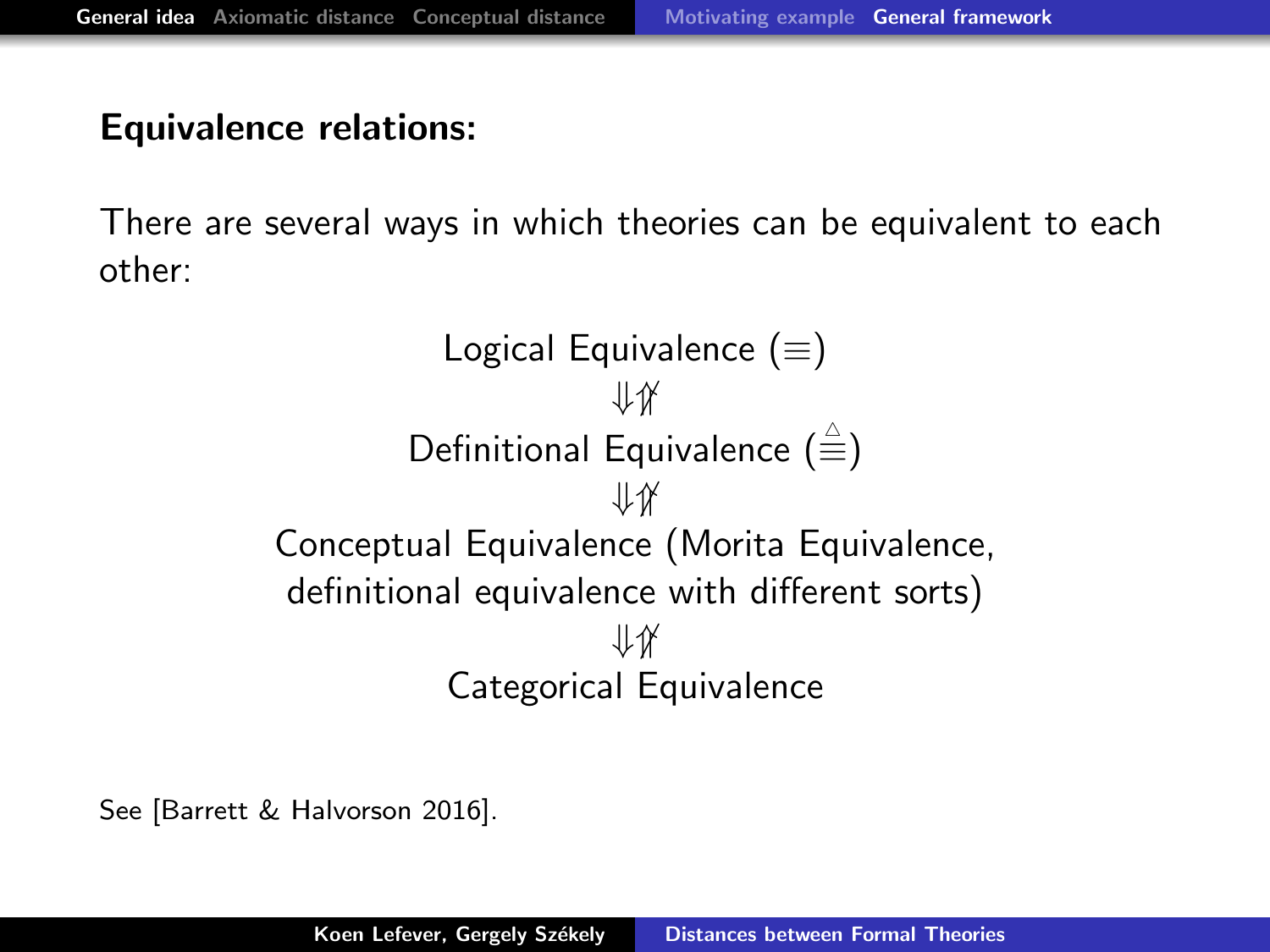### Equivalence relations gives us a trivial (discrete) distance:

Let X-be any set of theories and  $E$  any equivalence relation on X. The *discrete distance* on  $(X, E)$  is the following:

$$
d(x,y) = \begin{cases} 0 & \text{if } E(x,y), \\ 1 & \text{if } \neg E(x,y). \end{cases}
$$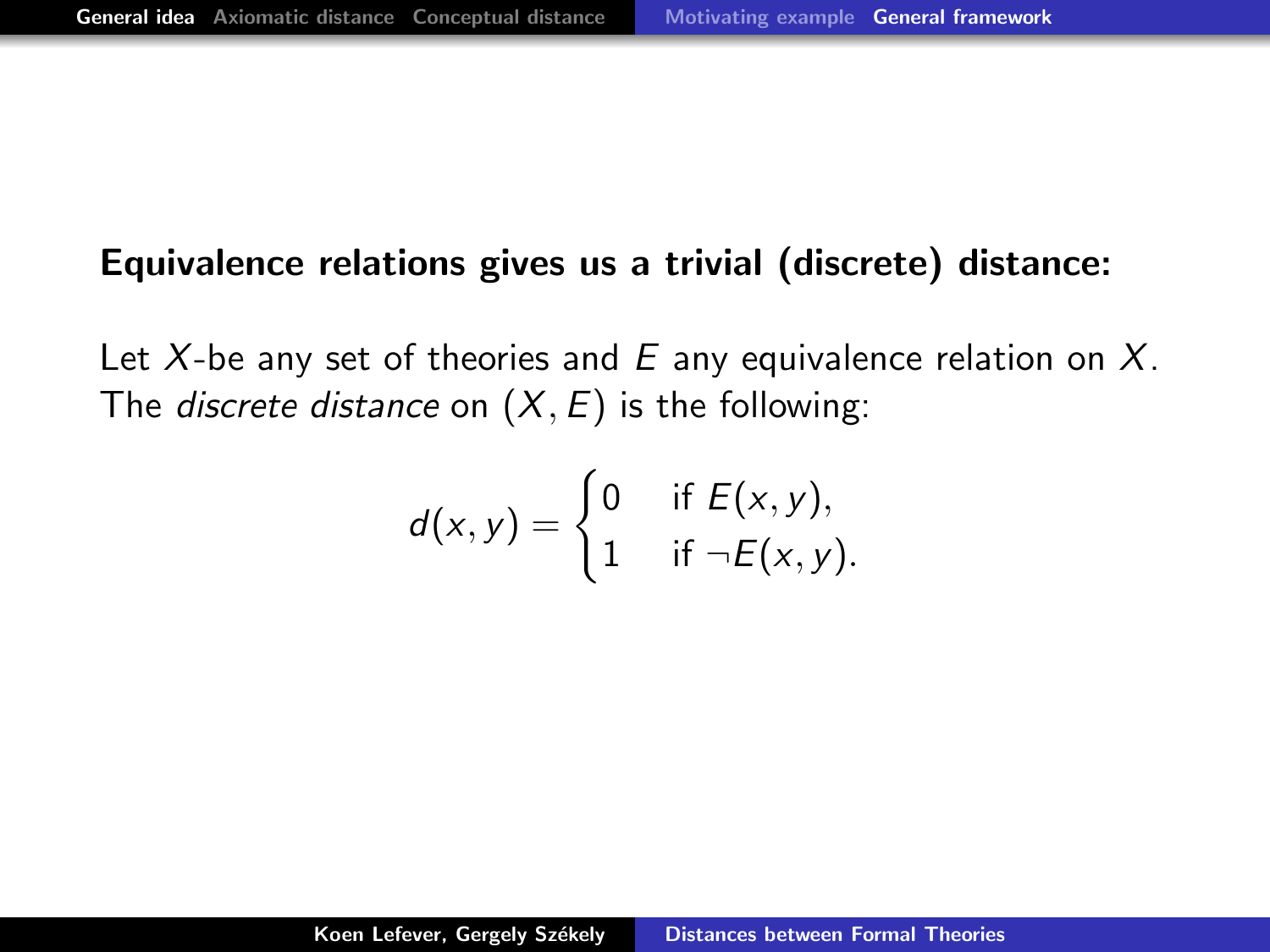We are going to refine these trivial distances given by equivalence relations between theories.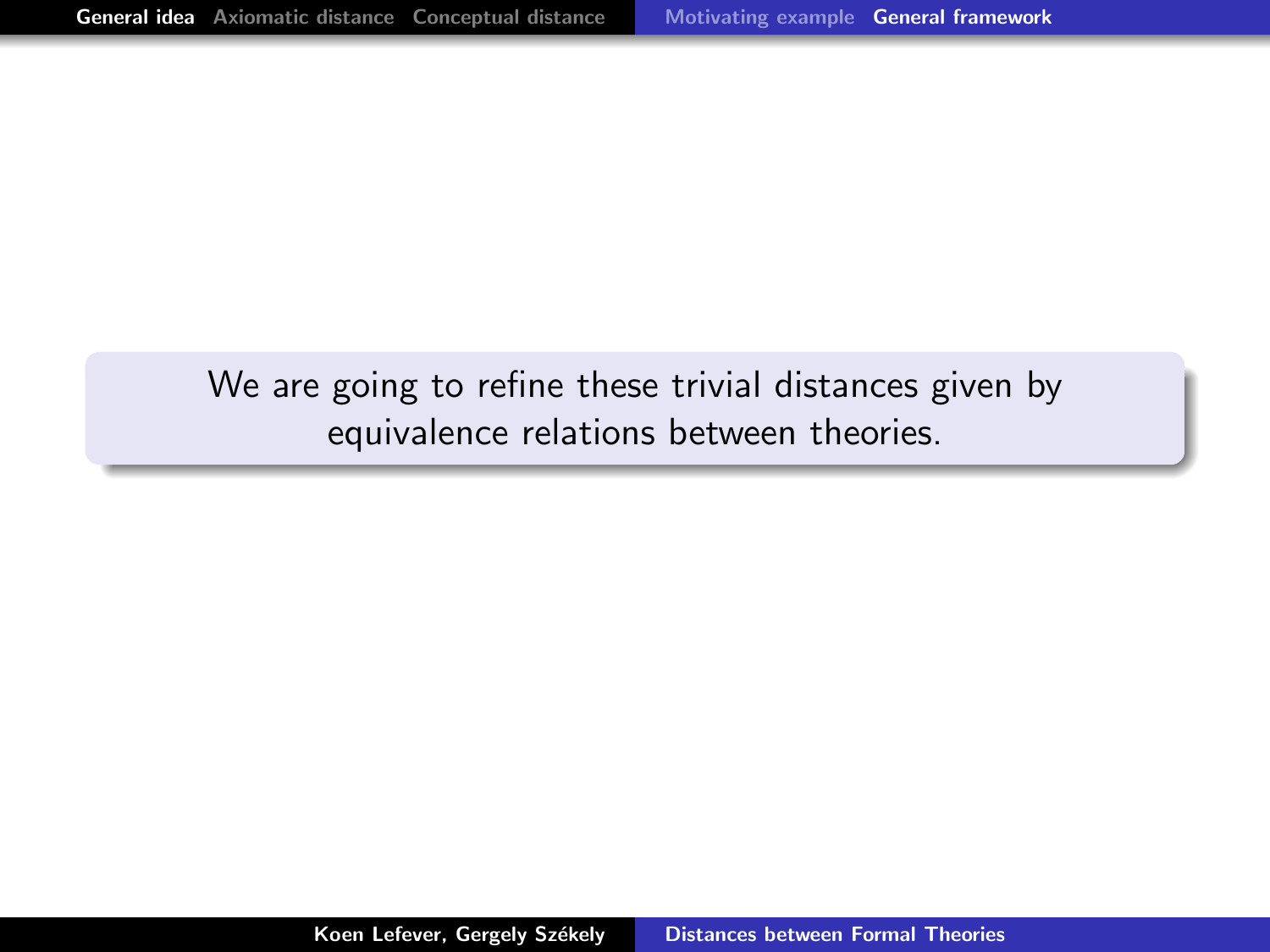We define *distances* between two theories based on the minimum number of things (e.g., axioms or concepts) which need to be added to or substracted from one theory to make it (logically, definitionally, etc.) equivalent to the other theory.

Two theories which are equivalent have a distance of zero.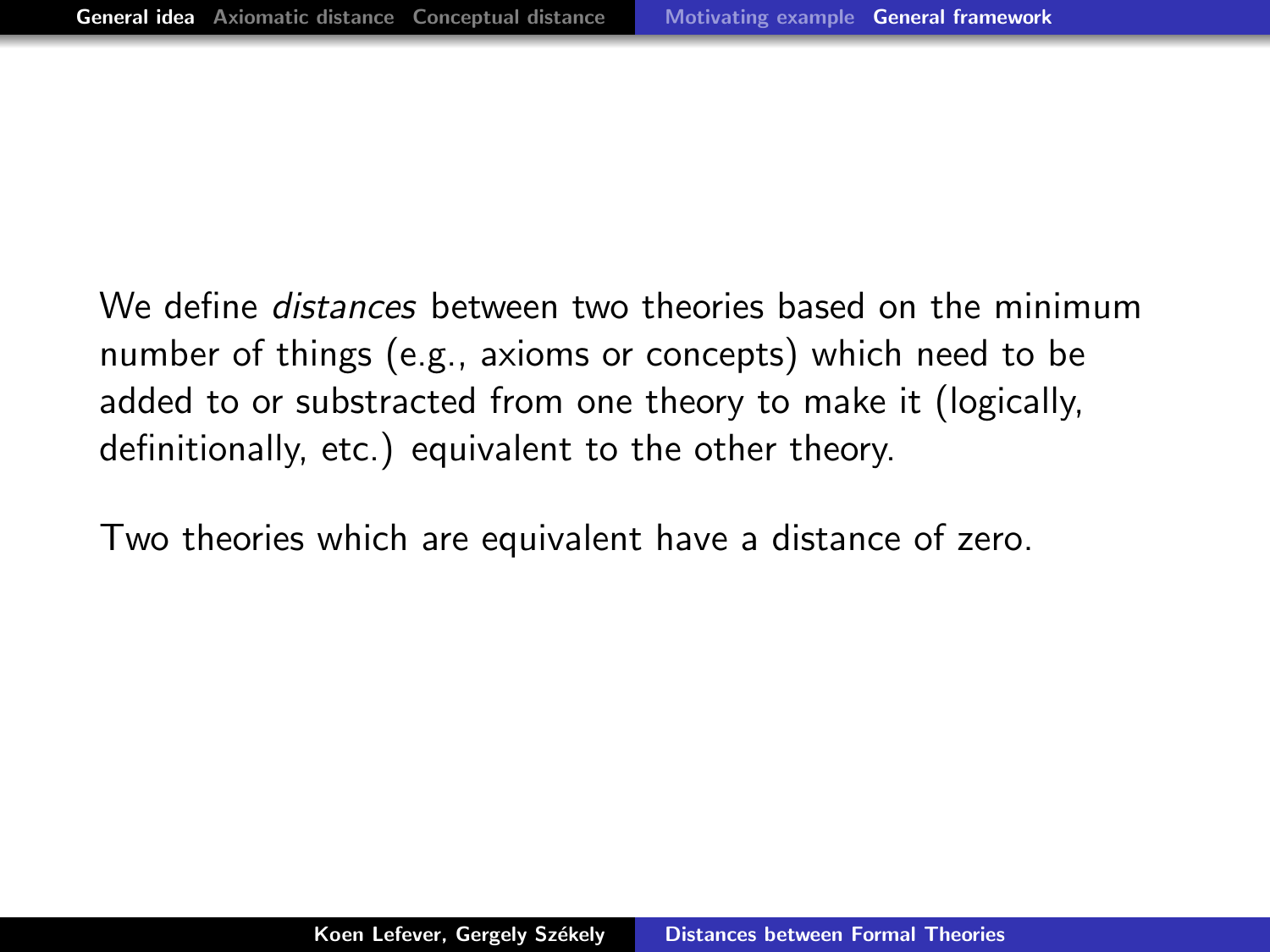A cluster network is a triple  $(X, E, S)$ , where X is a class with an equivalence relation  $E$  and a symmetric relation  $S$ .

 $E(x, x')$ : x and x' are basically the same objects.  $S(x, x')$ : x or x' can be reached from the other in one "step."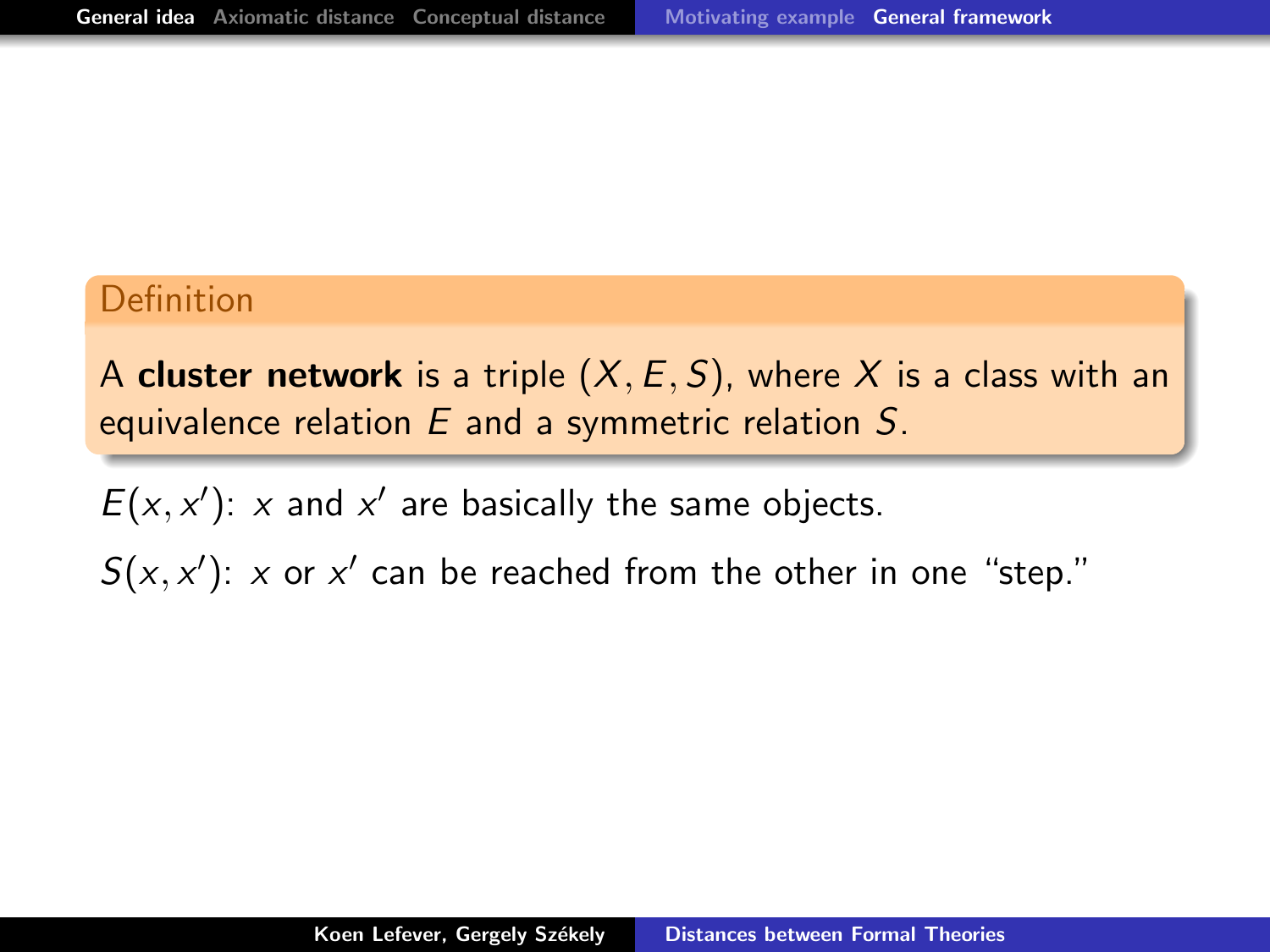A  $\mathsf{path}$  between  $x$  and  $x'$  in cluster network  $(X, E, S)$  is a finite sequence of joining E-edges and S-edges connecting  $x$  and  $x'$ .



The **length** of a path is the number of S-edges in the path.

Objects  $x, x' \in X$  are **connected** in  $(X, E, S)$  iff there is a path from one of them to the other.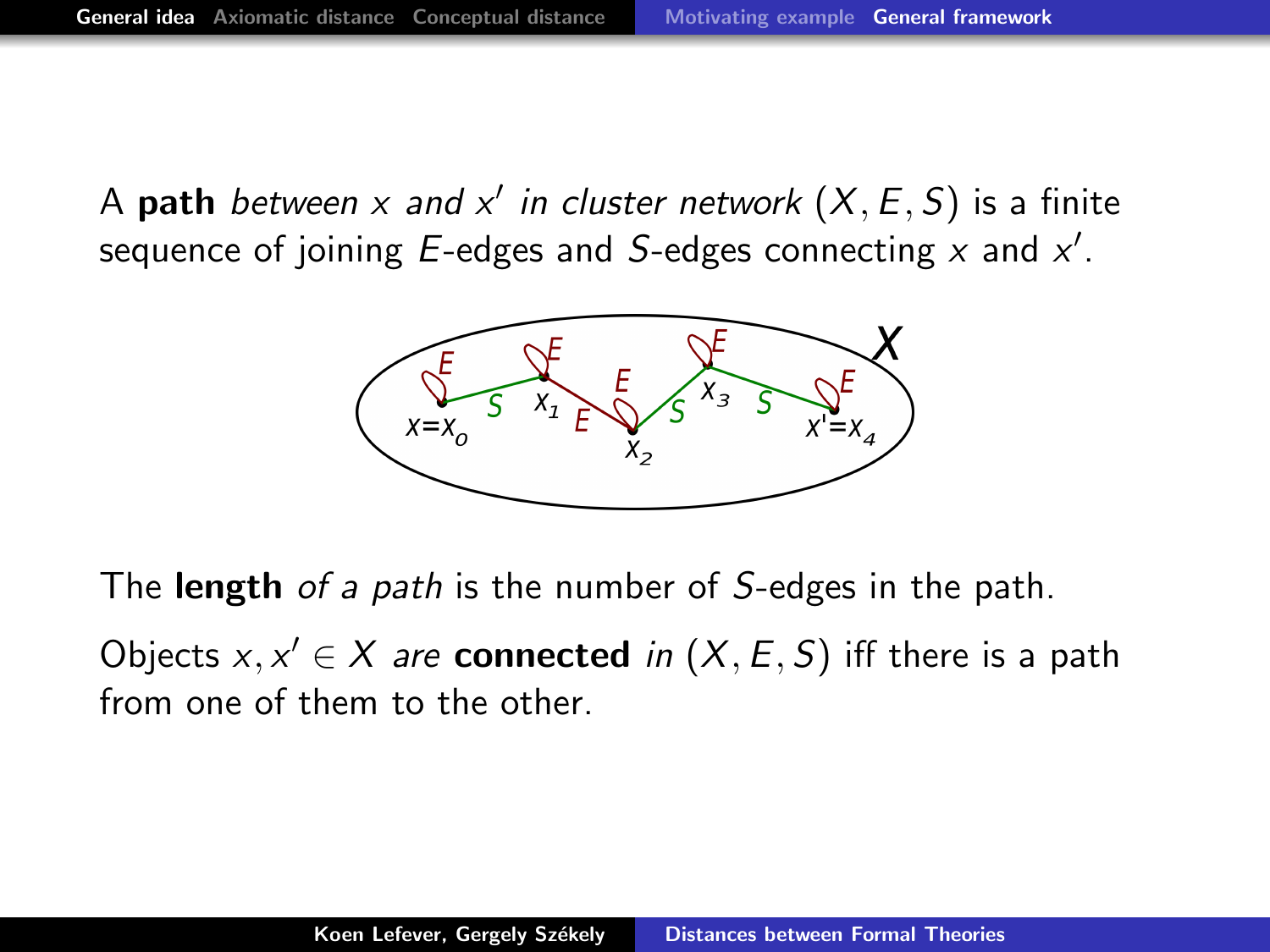Let  $\mathcal{X} = (X, E, S)$  be a cluster network.

#### Definition

The step distance on X is the function  $d_X : X \times X \to \mathbb{N} \cup \{\infty\}$ defined as:

 $d_{\mathcal{X}}(x,x') \stackrel{\text{\tiny def}}{=} \min\{k \in \mathbb{N} : \exists \text{ a path from } x \text{ to } x' \text{ of length } k\}$ 

if x and  $x'$  are connected in  $\mathcal{X}$ , and

$$
d_{\mathcal{X}}(x,x') \stackrel{\text{def}}{=} \infty \quad \text{otherwise}
$$

for each  $x, x' \in X$ .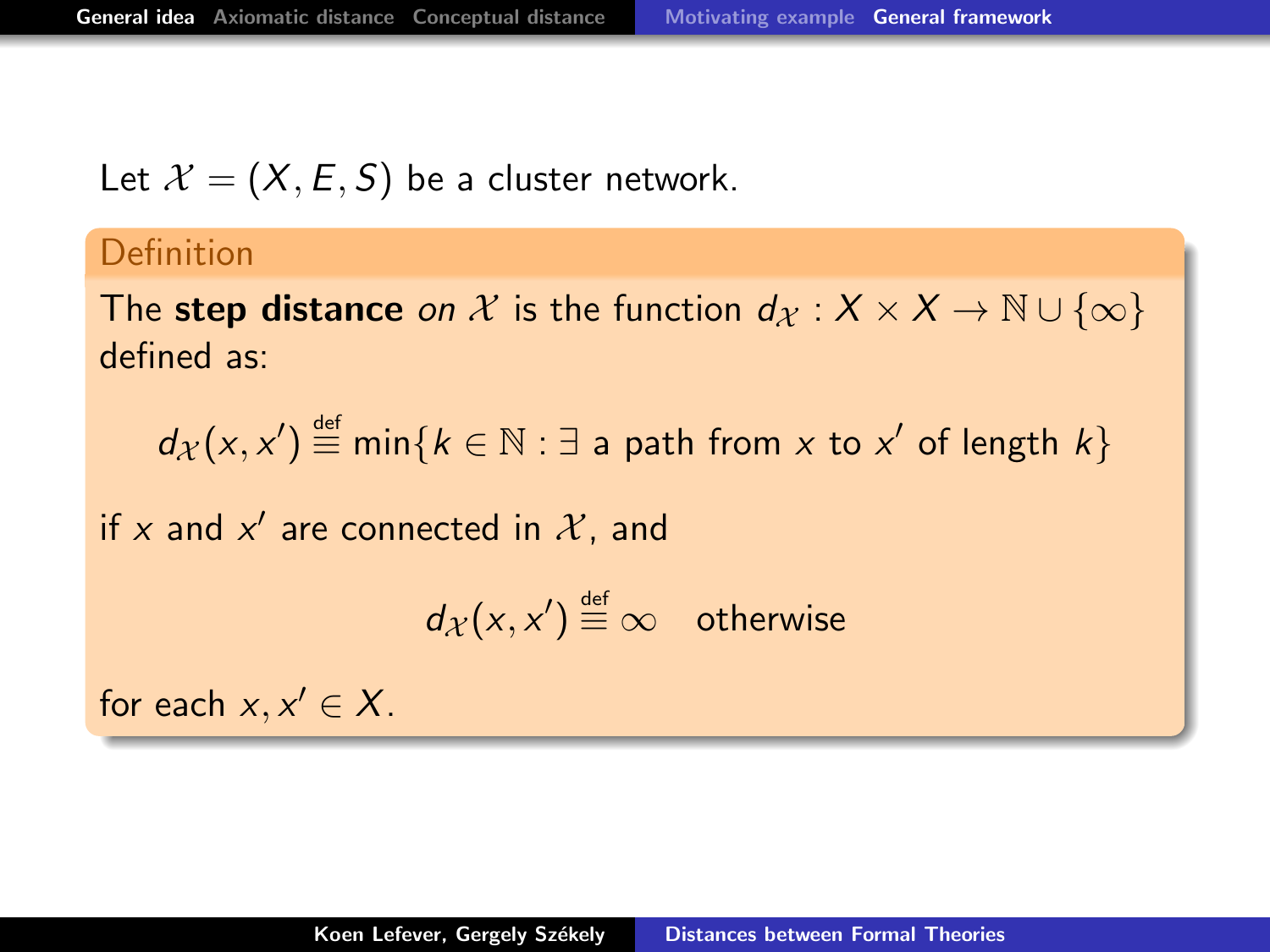Let  $d_X : X \times X \to \mathbb{N} \cup \{\infty\}$  be the step distance on cluster network  $\mathcal{X} = (X, E, S)$ . Then for each  $x, y, z \in X$ , (a)  $d_{\mathcal{X}}(x, y) \geq 0$ , and  $d_{\mathcal{X}}(x, y) = 0 \iff x \in y$ . (b)  $d_{\mathcal{X}}(x, y) = d_{\mathcal{X}}(y, x)$ . (c)  $d_X(x, y) \leq d_X(x, z) + d_X(z, y)$ .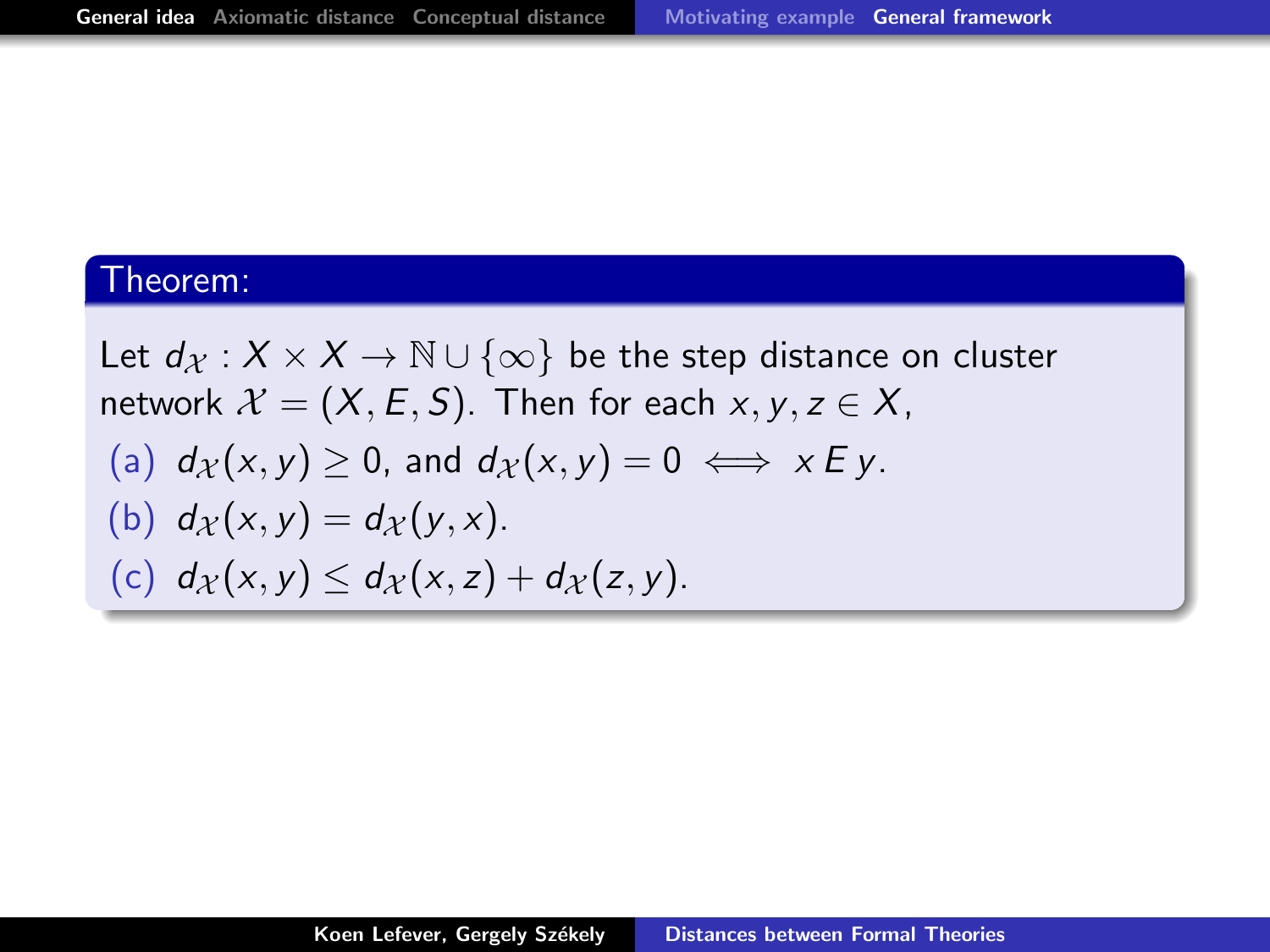# <span id="page-24-0"></span>Axiomatic distance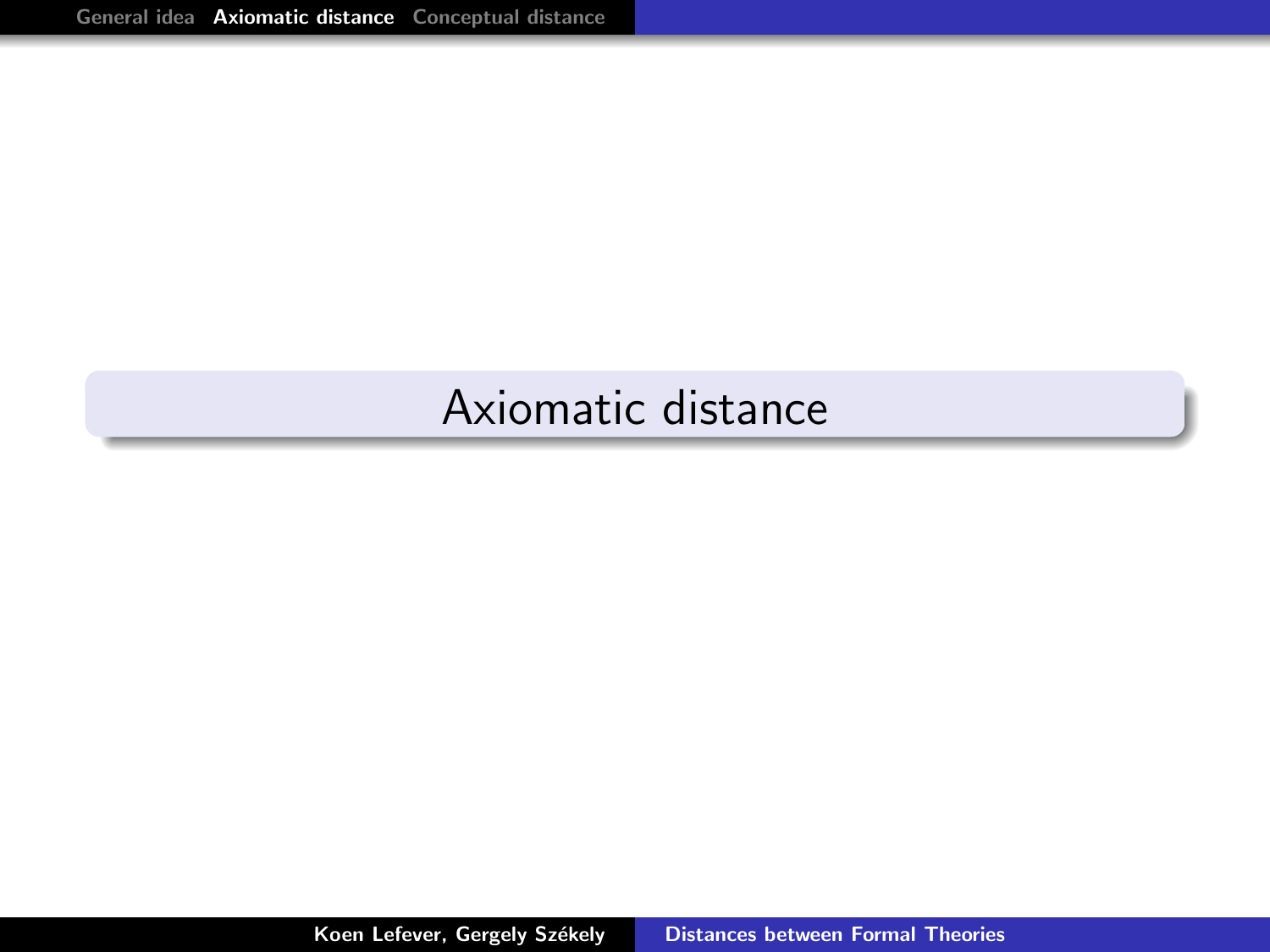### Adding one axiom:

```
T - T' iff there is \varphi \in Fm such that T \cup {\varphi} \equiv T'.
```
### One axiom difference:

$$
\mathcal{T} \rightleftharpoons \mathcal{T}' \text{ iff either } \mathcal{T} \leftarrow \mathcal{T}' \text{ or } \mathcal{T}' \leftarrow \mathcal{T}.
$$

#### Definition

Let  $T$  be a class of theories. We call the step distance on this cluster network  $(\mathcal{T}, \equiv, \rightleftharpoons)$  the <mark>axiomatic distance</mark>  $\mathsf{Ad}_{\mathcal{T}}$  *on*  $\mathcal{T}.$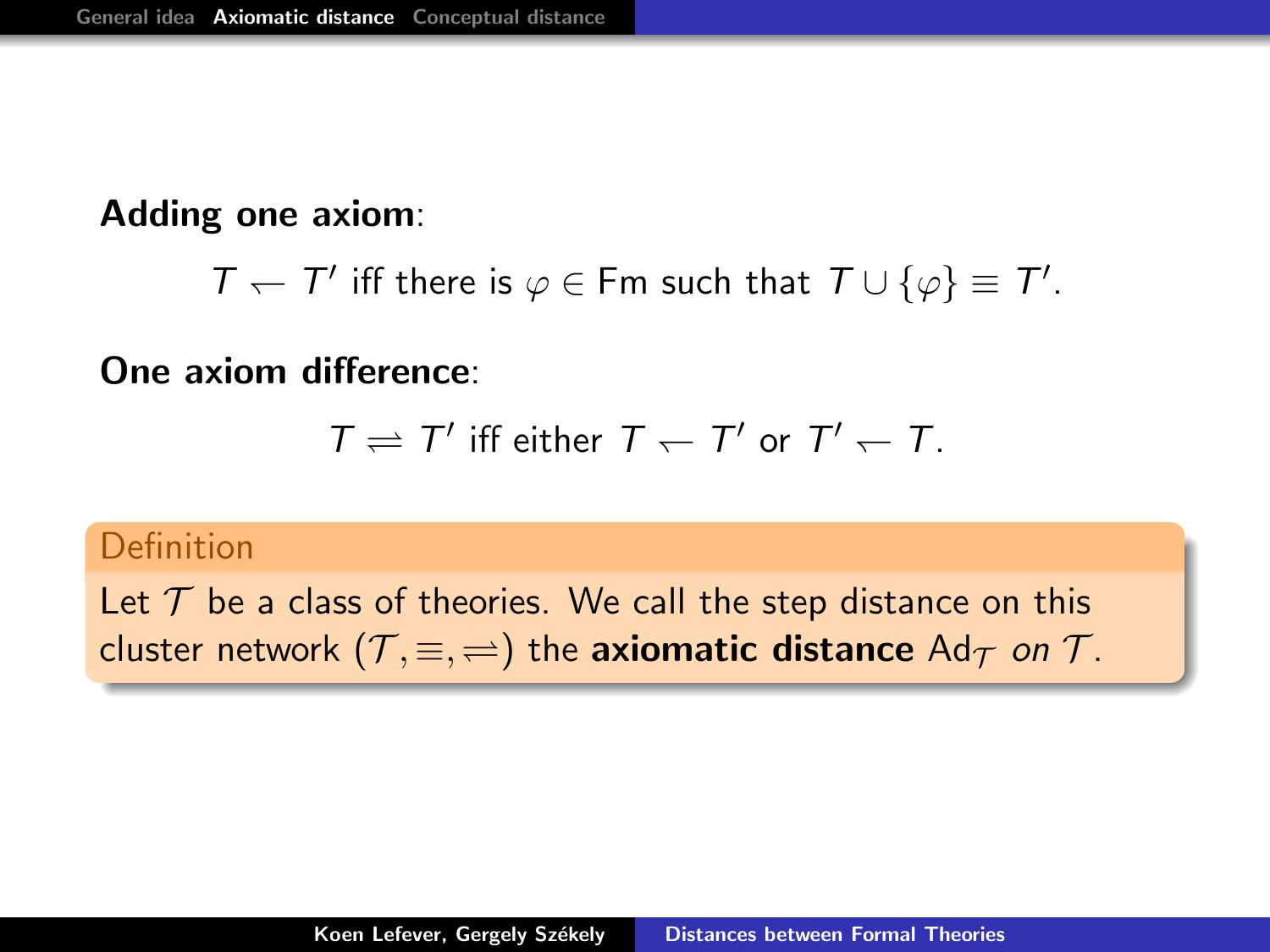#### Example

Let  $\mathcal T$  be a class of theories. Let  $T, T_1 \in \mathcal T$  be two theories formulated in the same language. Suppose that  $T$  is consistent while  $T_{\perp}$  is inconsistent, then Ad $\tau(T, T_{\perp}) = 1$ .

Consequently, if  $T, T' \in \mathcal{T}$  are formulated on the same language and an inconsistent theory  $T_{\perp}$  of that language is in  $T$ , then  $\mathsf{Ad}_\mathcal{T}(T,T')\leq 2$  since we have  $|T|\rightharpoonup |T|_1\leftharpoonup |T'|_2$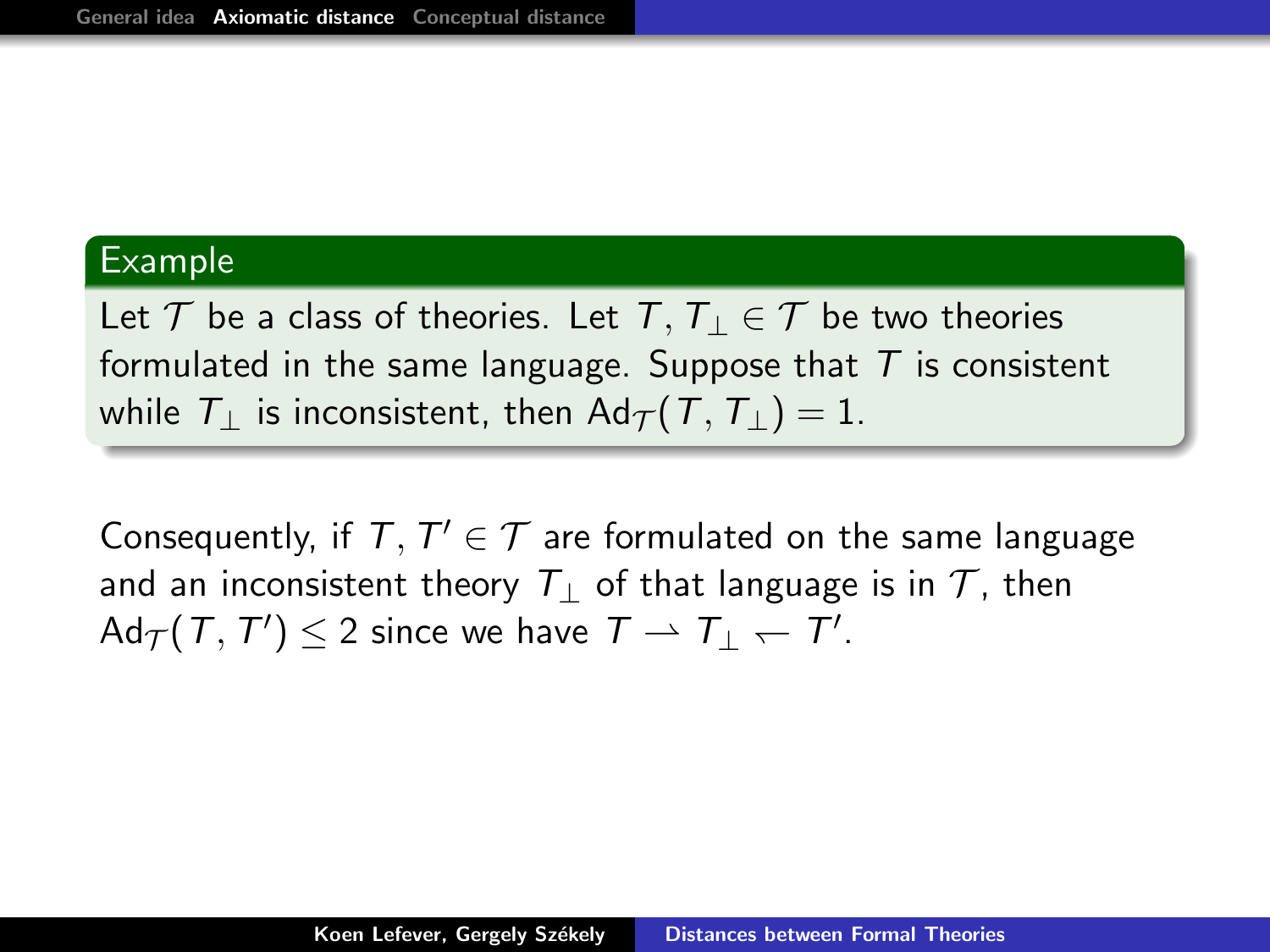Let CON be the class of all consistent theories.

### Proposition:

Let  $T, T' \in CON$  having the same language  $\mathcal{L}$ . Then the axiomatic distance  $\mathsf{Ad}_{\mathsf{CON}}(\mathcal{T},\mathcal{T}')\leq 3.$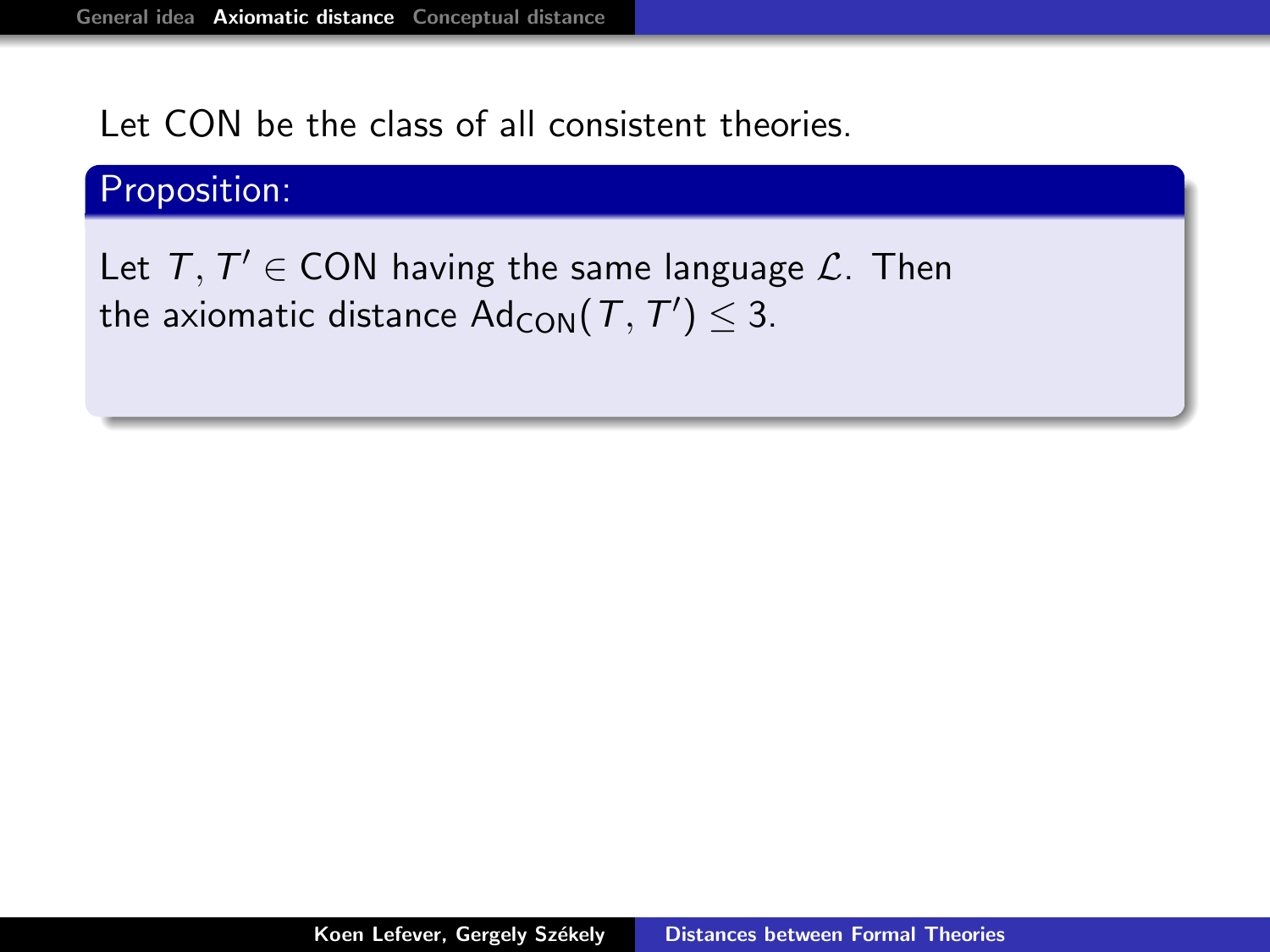Let CON be the class of all consistent theories.

### Proposition:

Let  $T, T' \in CON$  having the same language  $\mathcal{L}$ . Then the axiomatic distance  $\mathsf{Ad}_{\mathsf{CON}}(\mathcal{T},\mathcal{T}')\leq 3.$ 

Moreover,  $\mathsf{Ad}_{\mathsf{CON}}(\mathcal{T},\mathcal{T}')=2$  if  $\mathcal{T}\not\equiv \mathcal{T}'$  and they are complete.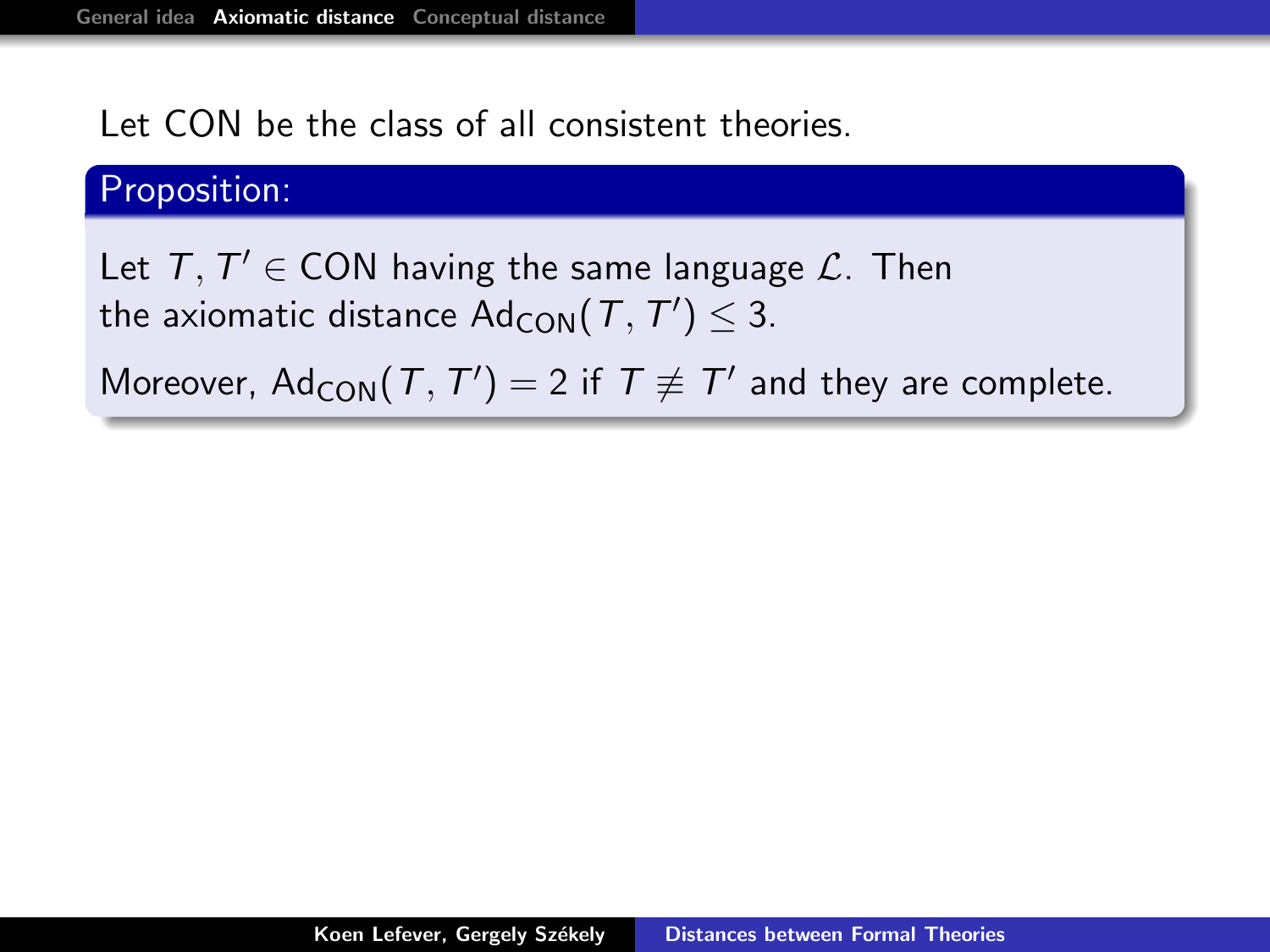Let CON be the class of all consistent theories.

#### Proposition:

Let  $T, T' \in CON$  having the same language  $\mathcal{L}$ . Then the axiomatic distance  $\mathsf{Ad}_{\mathsf{CON}}(\mathcal{T},\mathcal{T}')\leq 3.$ 

Moreover,  $\mathsf{Ad}_{\mathsf{CON}}(\mathcal{T},\mathcal{T}')=2$  if  $\mathcal{T}\not\equiv \mathcal{T}'$  and they are complete.

### Corollary:

Let  $T, T' \in CON$ . Then,

$$
\mathsf{Ad}_{\mathsf{CON}}(\mathcal{T},\mathcal{T}')=\infty
$$

 $\mathbb{\hat{I}}$ 

 $T$  and  $T'$  are formulated in different langauges.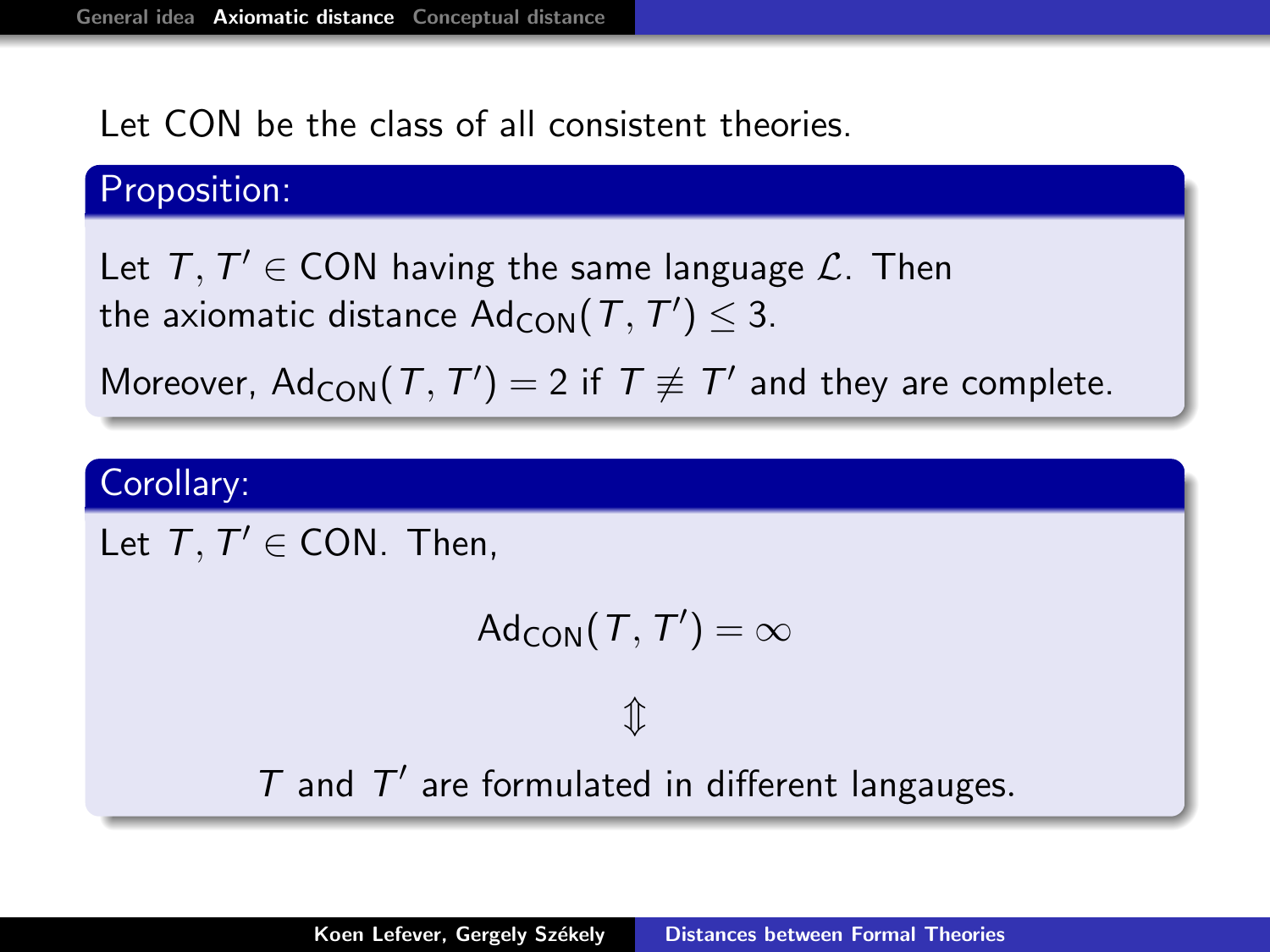Fix a language L. Let  $T \in CON$  be any theory on language L and let  $\emptyset_{\mathcal{L}}$  be the empty theory on  $\mathcal{L}$ . Then:

- $\bigcirc$  Ad<sub>CON</sub>( $\emptyset_{\mathcal{L}}$ , T) = 0 iff T is trivial (T  $\equiv \emptyset_{\mathcal{L}}$ ).
- **4** Ad<sub>CON</sub>( $\emptyset$ <sub>C</sub>, T) = 1 iff T is finitely axiomatizable and non-trivial.
- $\Theta$  Ad<sub>CON</sub>( $\emptyset_{\mathcal{L}}$ , T) = 2 iff T is not finitely axiomatizable, but has a finitely axiomatizable consistent extension.
- $Ad_{CON}(\emptyset_{\mathcal{L}},T) = 3$  iff T has no finitely axiomatizable consistent extension.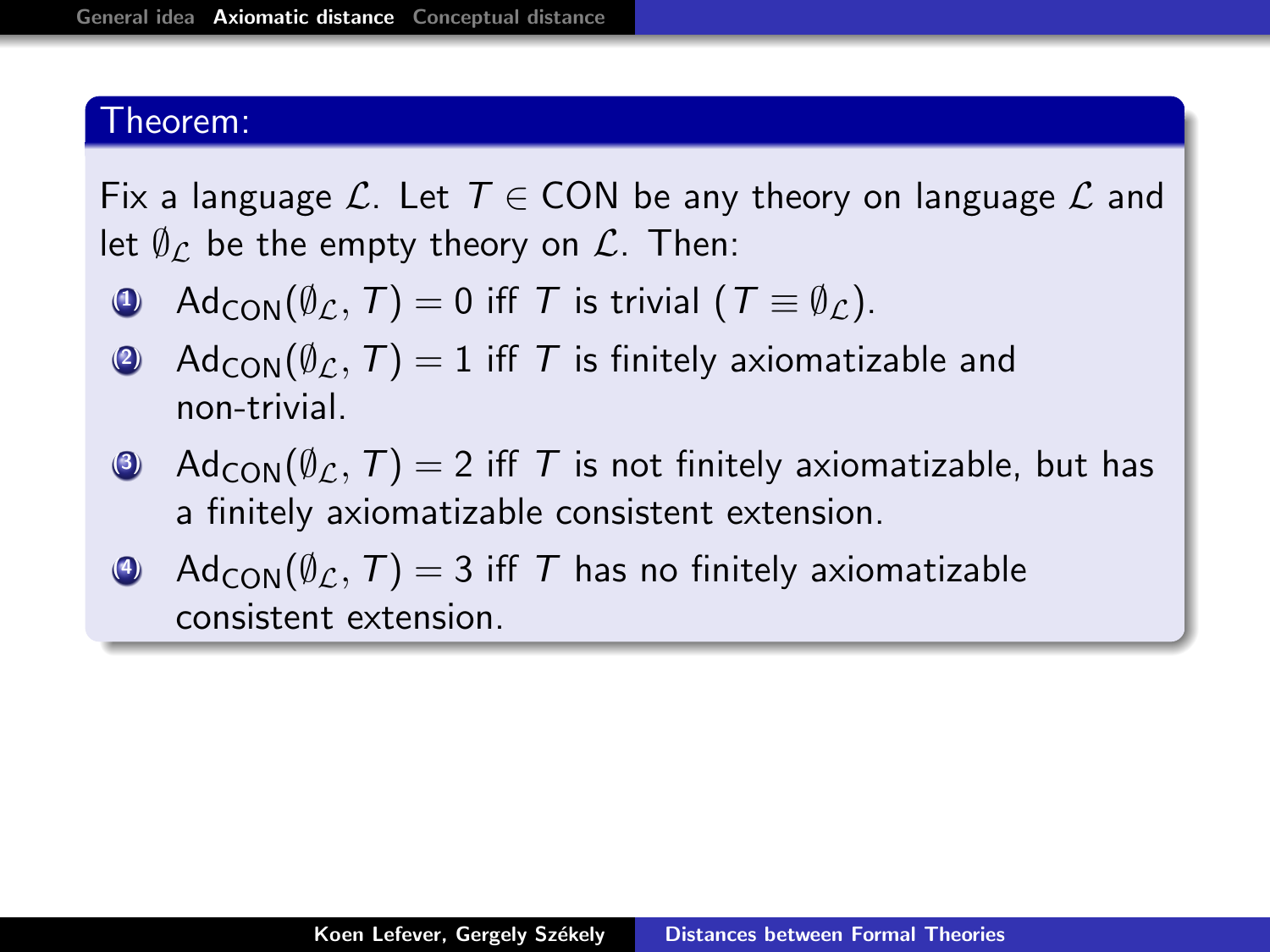Fix a language L. Let  $T \in CON$  be any theory on language L and let  $\emptyset_{\mathcal{L}}$  be the empty theory on  $\mathcal{L}$ . Then:

- $\bigcirc$  Ad<sub>CON</sub>( $\emptyset_{\mathcal{L}}$ , T) = 0 iff T is trivial (T  $\equiv \emptyset_{\mathcal{L}}$ ).
- **4** Ad<sub>CON</sub>( $\emptyset$ <sub>C</sub>, T) = 1 iff T is finitely axiomatizable and non-trivial.
- $\Theta$  Ad<sub>CON</sub>( $\emptyset_{\mathcal{L}}$ , T) = 2 iff T is not finitely axiomatizable, but has a finitely axiomatizable consistent extension.
- $Ad_{\text{CON}}(\emptyset_{\mathcal{L}},T) = 3$  iff T has no finitely axiomatizable consistent extension.

### Example

 $Ad_{CON}(\emptyset_{C}, PA) = 3$ , because PA (Peano Arithmetic) has no finitely axiomatizable consistent extension, see [Ryll-Nardzewski 1952].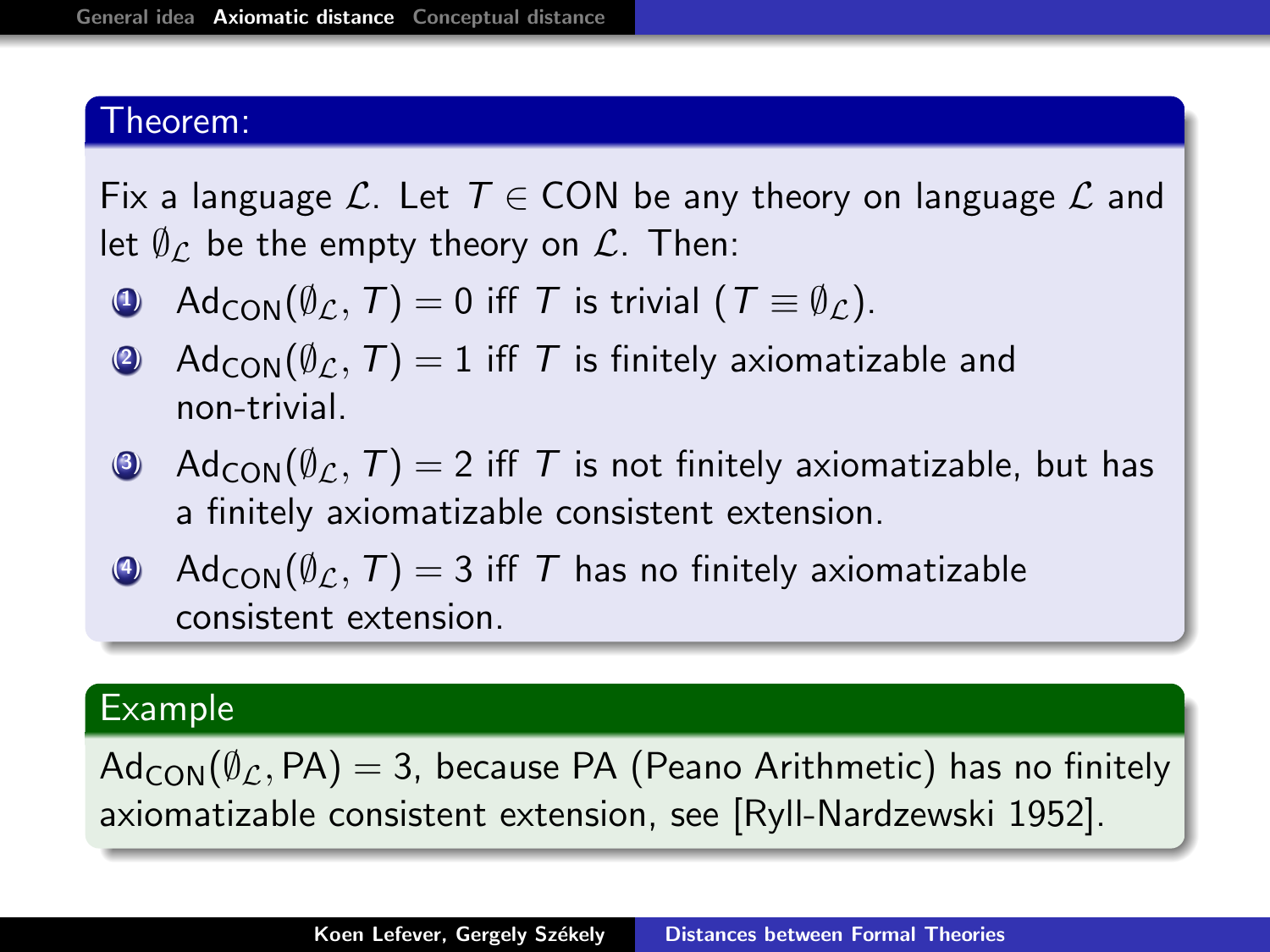

By giving weights to the axiom adding steps, e.g., considering the addition of certain kinds of axioms as two or more steps, one could increase the resolution of axiomatic distance.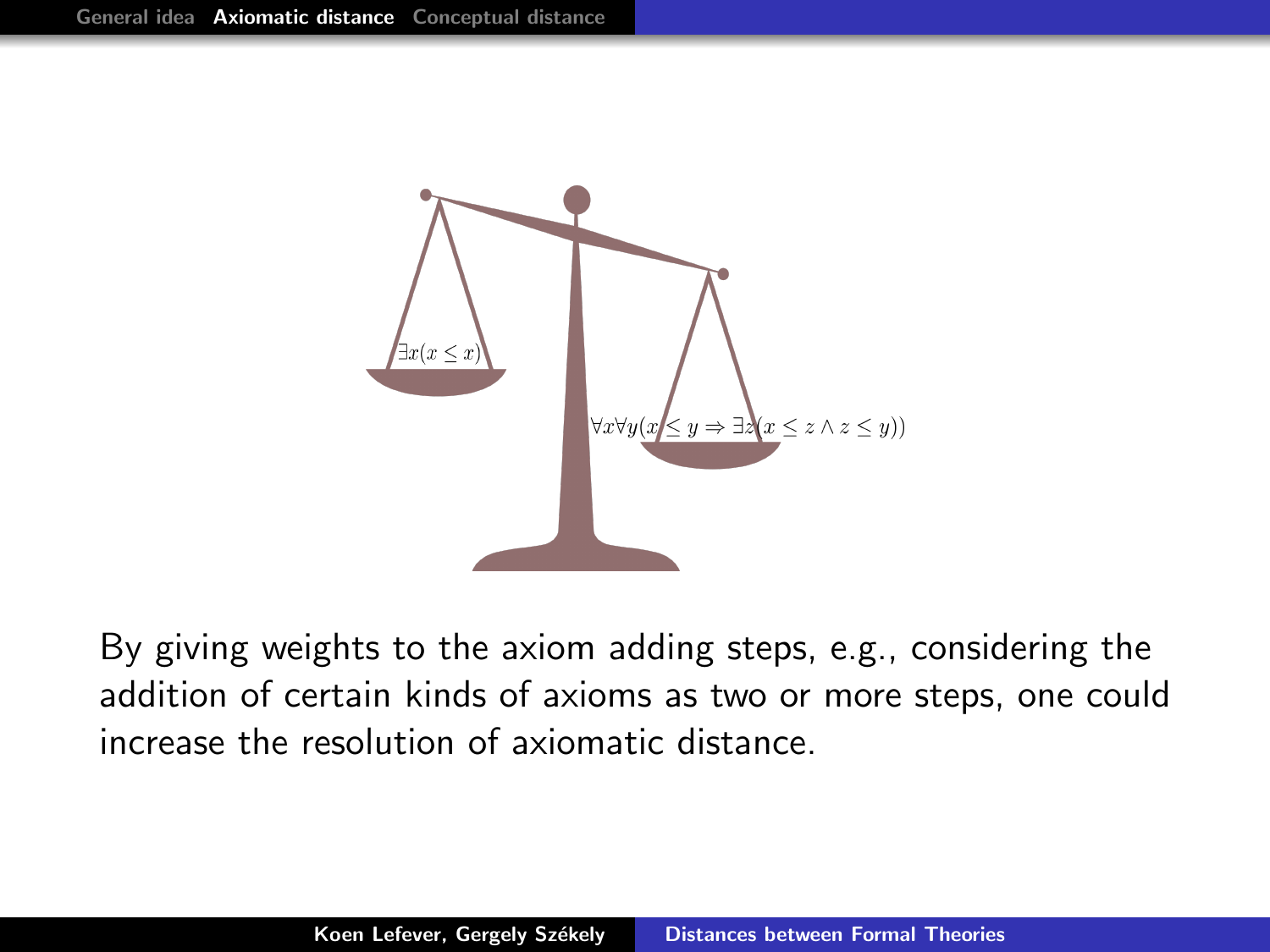# <span id="page-33-0"></span>Conceptual distance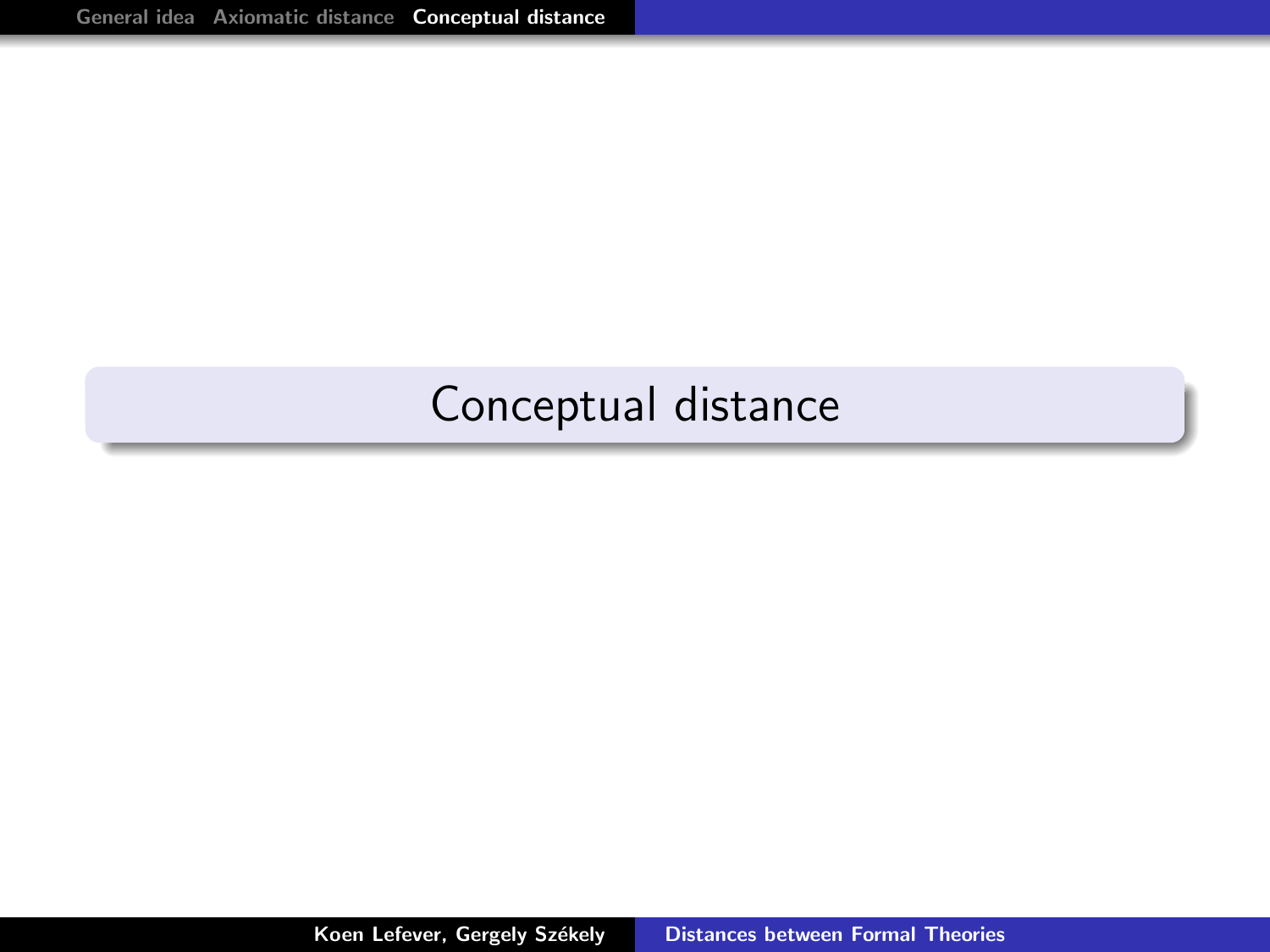Theory  $T'$  of language  $\mathcal{L}'$  is a one-concept-extension of theory  $T$  of language  $\mathcal{L}$ :

 $T \rightsquigarrow T' \stackrel{def}{\iff} \mathcal{L}' = \mathcal{L} \cup \{R\}$  and  $(\forall \varphi \in \mathcal{L})(T' \models \varphi \text{ iff } T \models \varphi)$ 

for some relation symbol R.

$$
T \leftrightarrow T' \stackrel{def}{\iff} T \rightsquigarrow T' \text{ or } T' \rightsquigarrow T
$$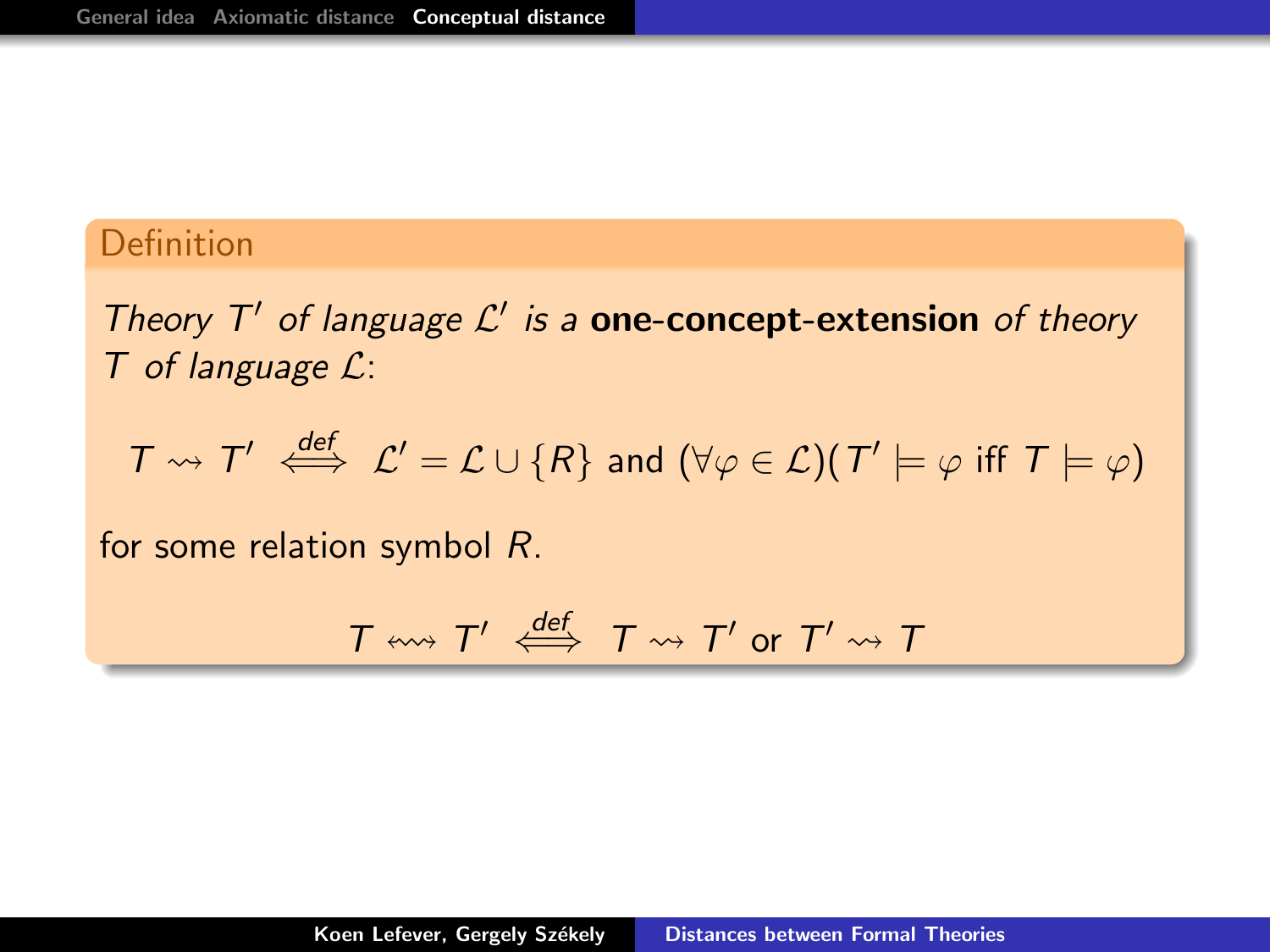Let  $\mathcal T$  be a class of theories. The **conceptual distance** Cd $\tau$  is the step distance on cluster network  $(\mathcal{T}, \r \triangleq, \leftrightsquigarrow)$ , where  $\triangleq$  is the definitional equivalence.

If  $T$  is the class of all theories of FOL, we omit the subscript  $T$ and simply write Cd.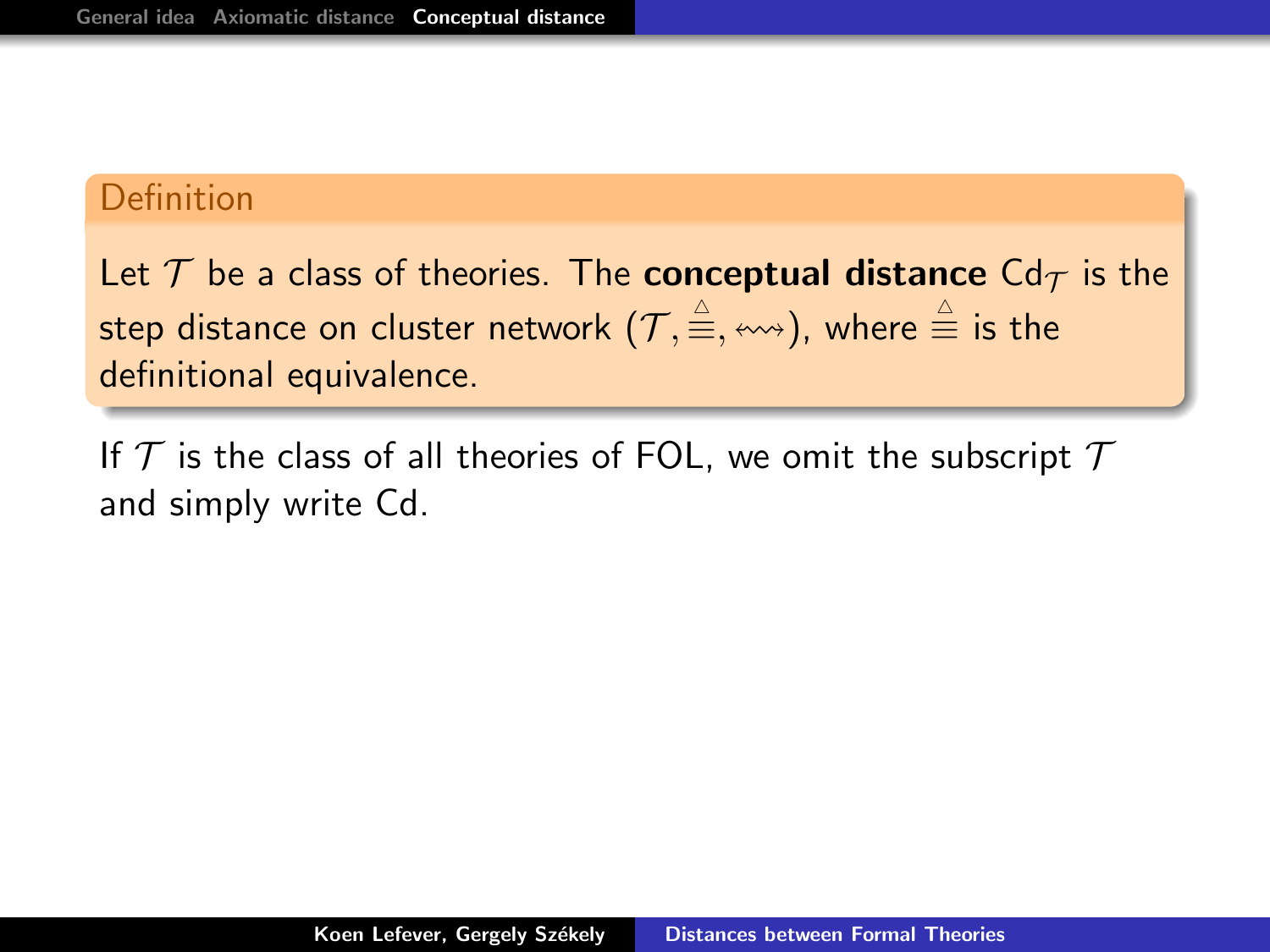Let  $\mathcal T$  be a class of theories. The **conceptual distance** Cd<sub> $\tau$ </sub> is the step distance on cluster network  $(\mathcal{T}, \r \triangleq, \leftrightsquigarrow)$ , where  $\triangleq$  is the definitional equivalence.

If  $T$  is the class of all theories of FOL, we omit the subscript  $T$ and simply write Cd.

#### Theorem:

For every  $n \in \mathbb{N} \cup \{\infty\}$ , there are theories  $\overline{T}$  and  $\overline{T}'$  such that  $Cd(T, T') = n$ .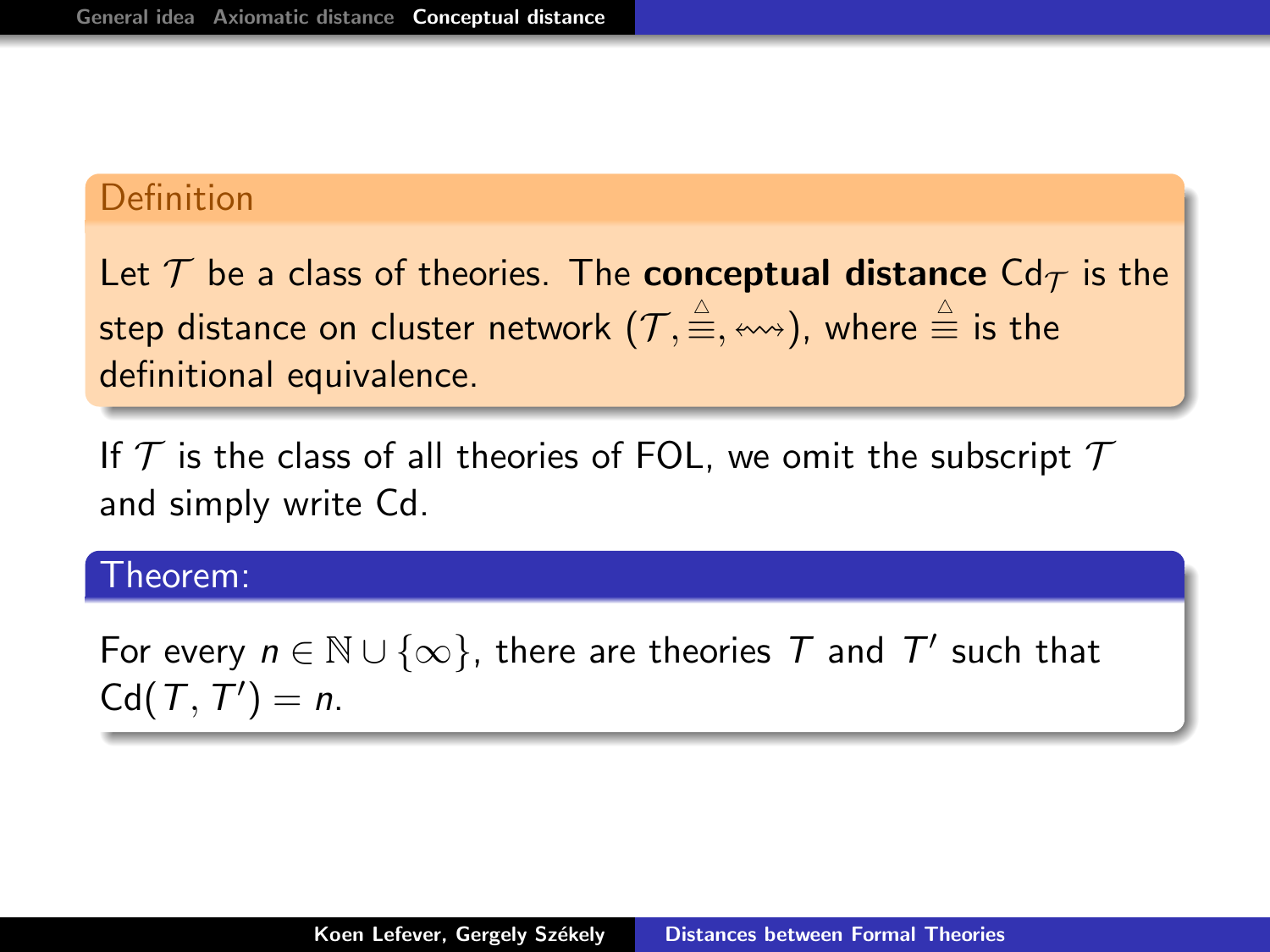The spectrum of theory T, in symbols  $I(T, \kappa)$ , is the number of its different models of T (up to isomorphism) of cardinality  $\kappa$ .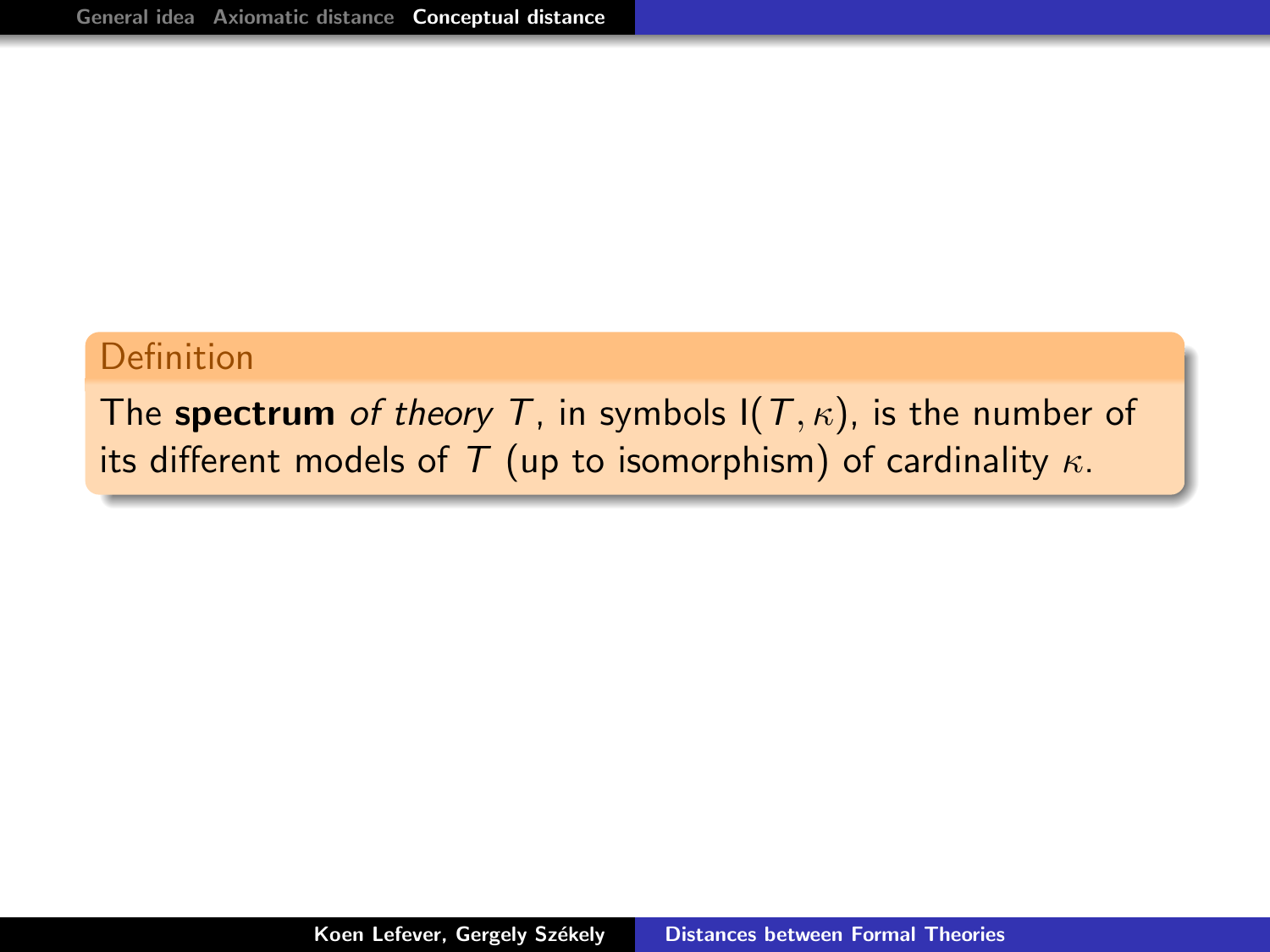If  $T_1$  and  $T_2$  are formulated in countable languages, then:

```
Cd(T_1,T_2) < \infty⇓
```

$$
(\forall \ \text{cardinal} \ \kappa) \ \big[ \mathsf{I}(\mathcal{T}_1,\kappa) \neq 0 \iff \mathsf{I}(\mathcal{T}_2,\kappa) \neq 0 \big].
$$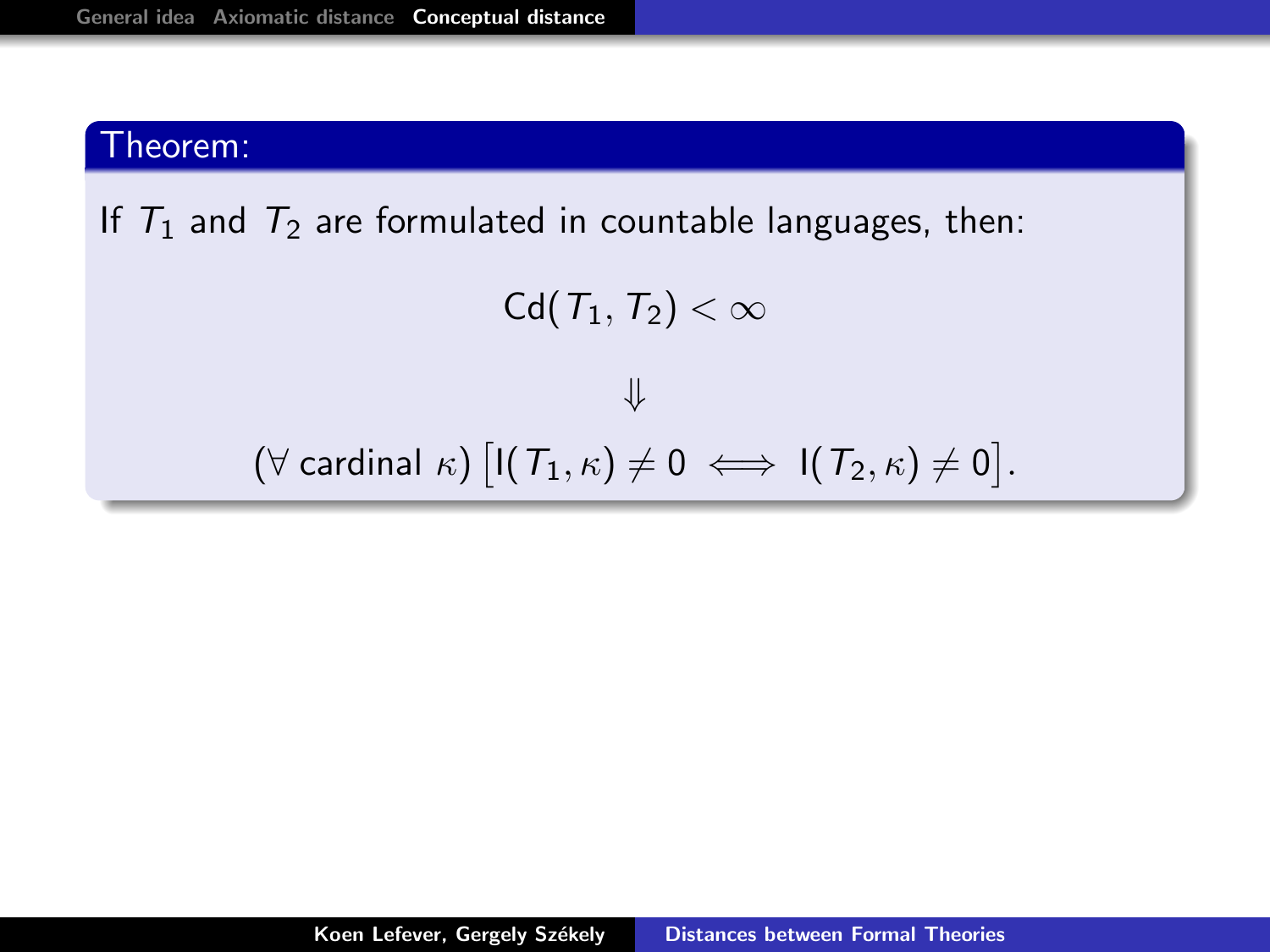If  $T_1$  and  $T_2$  are formulated in finite languages, then:

Cd( $T_1,T_2$ ) <  $\infty$  $\hat{\mathbb{I}}$  $\left( \forall \; \textsf{cardinal} \; \kappa \right) \left[ \mathsf{I}(\, \mathcal{T}_1, \kappa) \neq 0 \; \Longleftrightarrow \; \mathsf{I}(\, \mathcal{T}_2, \kappa) \neq 0 \right].$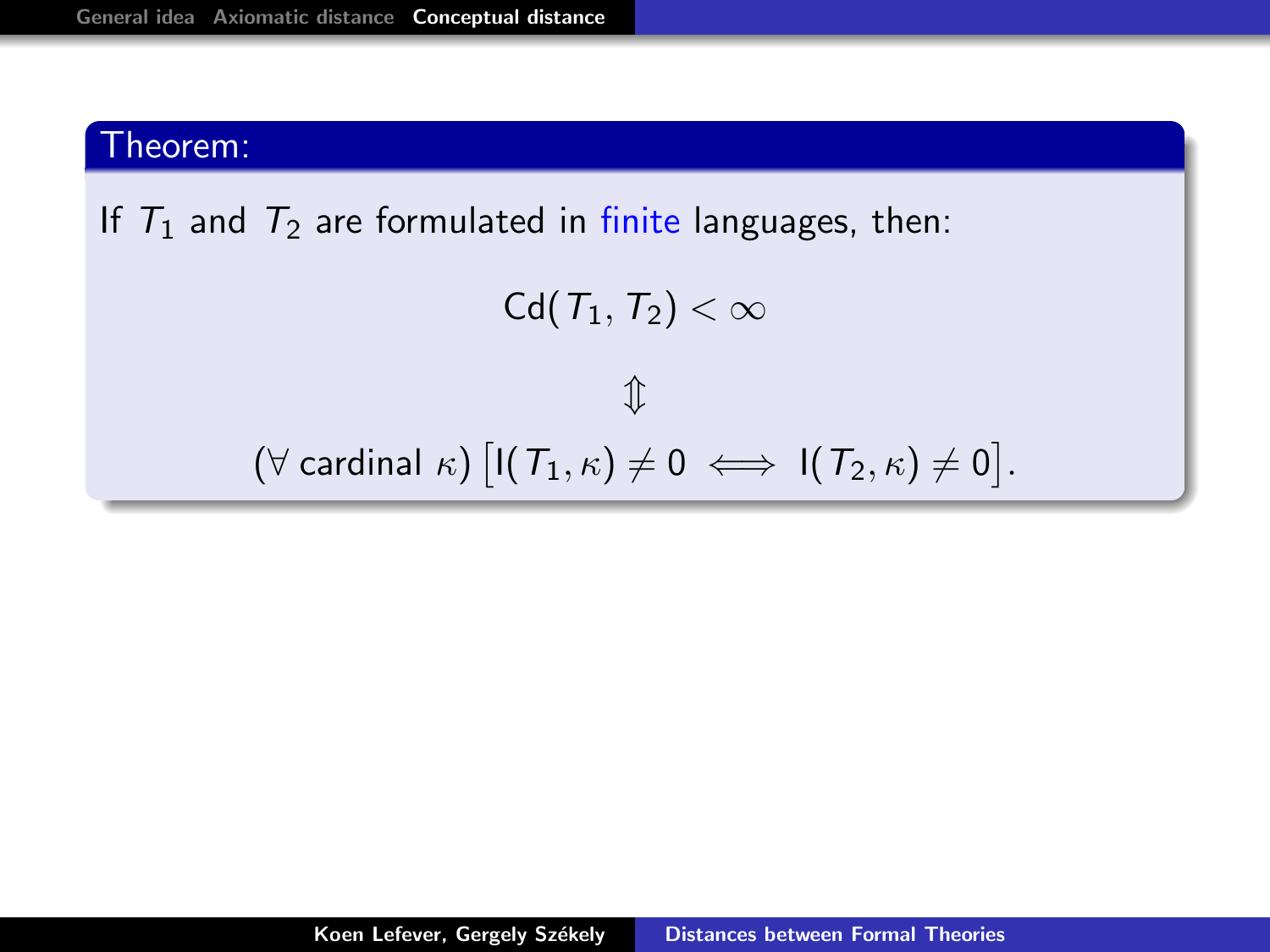If  $T_1$  and  $T_2$  are formulated in finite languages, then:

```
Cd(T_1,T_2) < \infty
```
 $\mathcal{L}$  $\left( \forall \; \textsf{cardinal} \; \kappa \right) \left[ \mathsf{I}(\, \mathcal{T}_1, \kappa) \neq 0 \; \Longleftrightarrow \; \mathsf{I}(\, \mathcal{T}_2, \kappa) \neq 0 \right].$ 

### Corollary:

There are infinitely many theories that are, in terms of conceptual distance, infinitely far from each other.

Proof.: If  $\mathfrak A$  and  $\mathfrak B$  are two finite models of different cardinality, then  $\mathsf{Cd}(\mathsf{Th}(\mathfrak{A}),\mathsf{Th}(\mathfrak{B}))$  $Q.E.D.$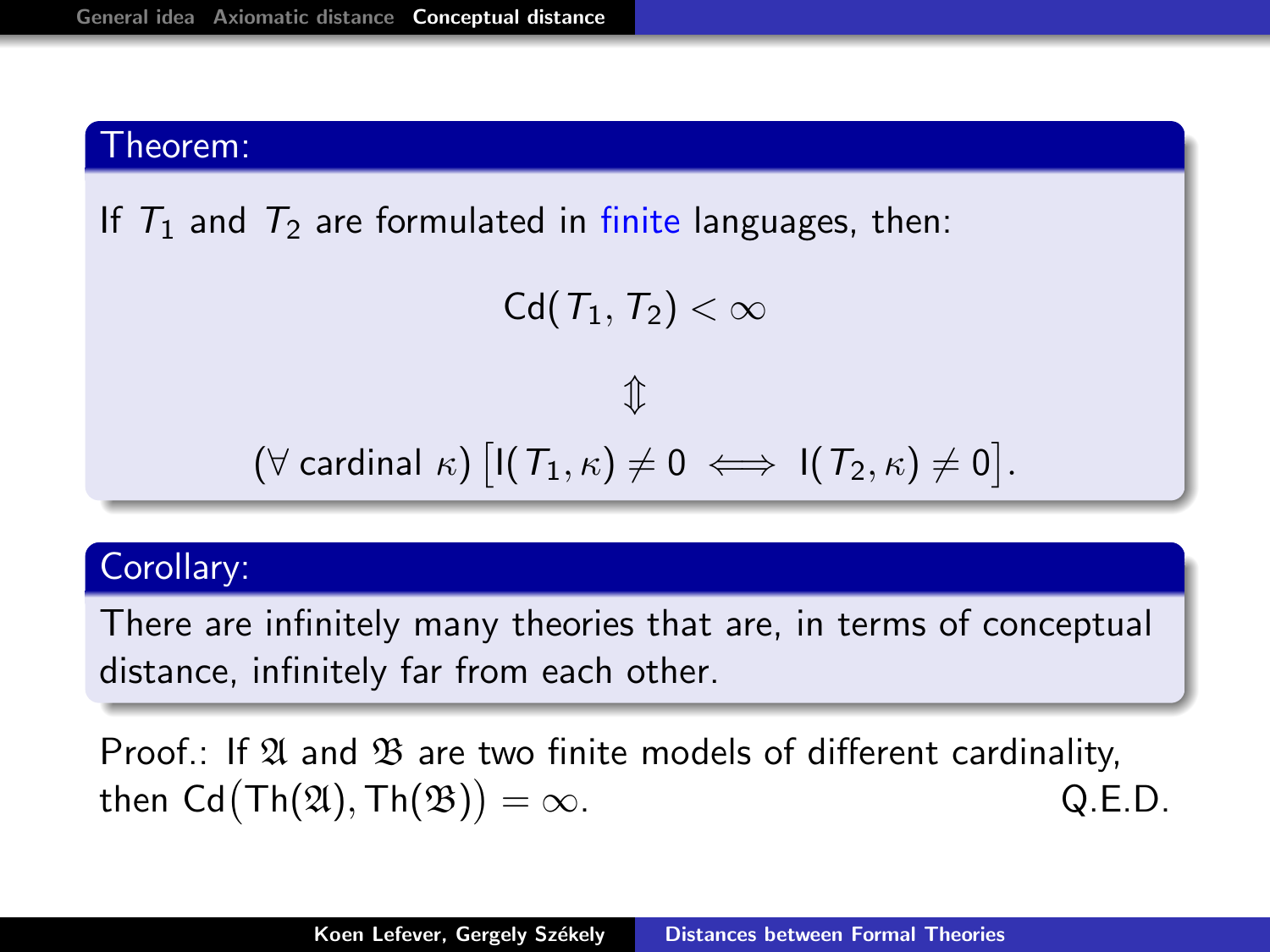# If  $T_1$  and  $T_2$  are formulated in finite languages, then

$$
\begin{aligned} \left[ \mathsf{Cd}(\mathit{T}_1,\mathit{T}_2) < \infty \text{ and } I(\mathit{T}_1,1) = I(\mathit{T}_2,1) = 0 \right] \\ \Downarrow \end{aligned}
$$

$$
Cd(\mathcal{T}_1,\mathcal{T}_2)\leq 2.
$$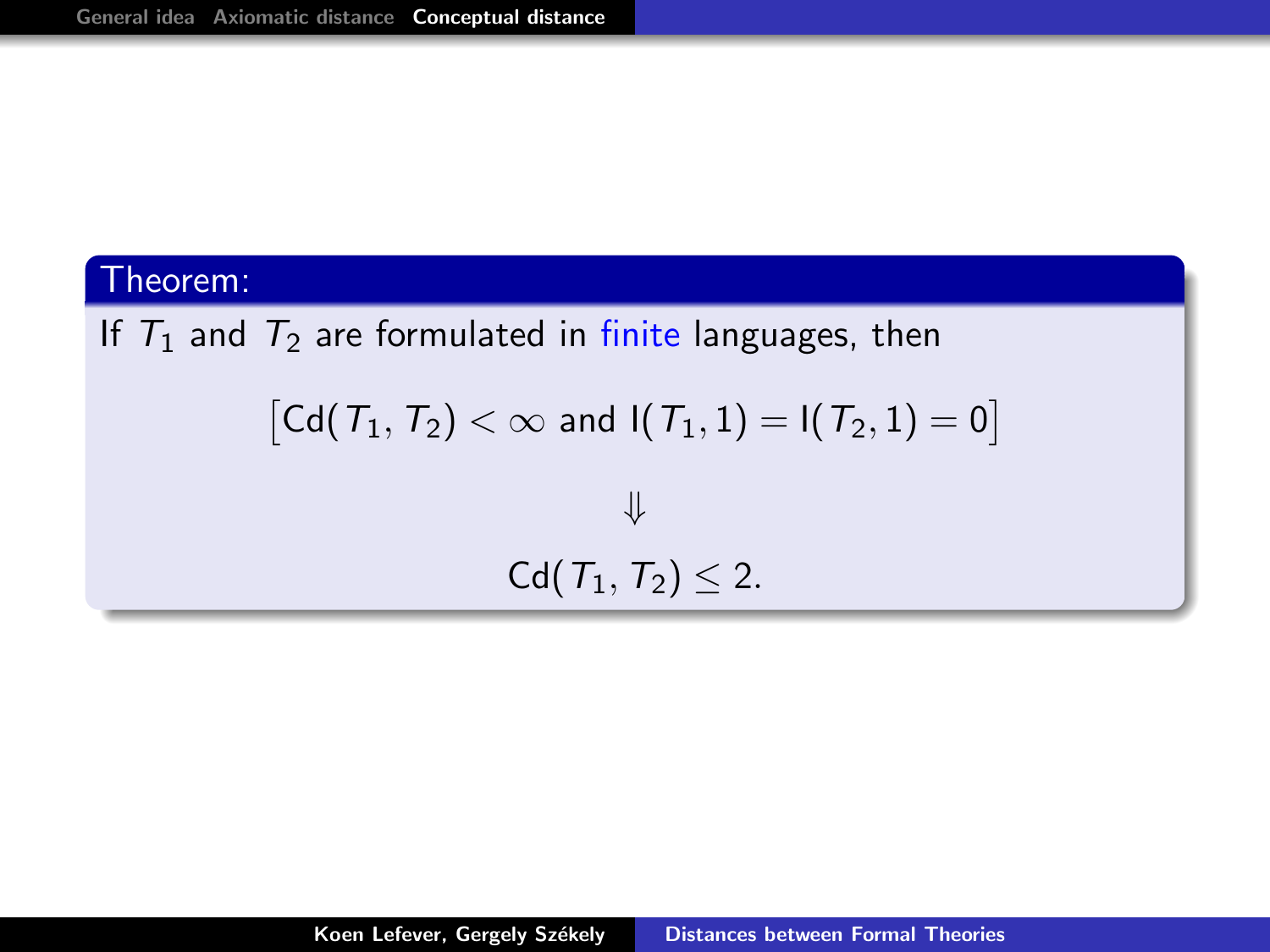$$
\mathsf{Cd}(\mathsf{ClassicalKin}, \mathsf{SpecRel}) = 1
$$

Proof.:

# $S$ pec $R$ el  $\leadsto S$ pec $R$ el $^e\triangleq C$ lassicalKin $^{STL}\triangleq C$ lassicalKin

Q.E.D.